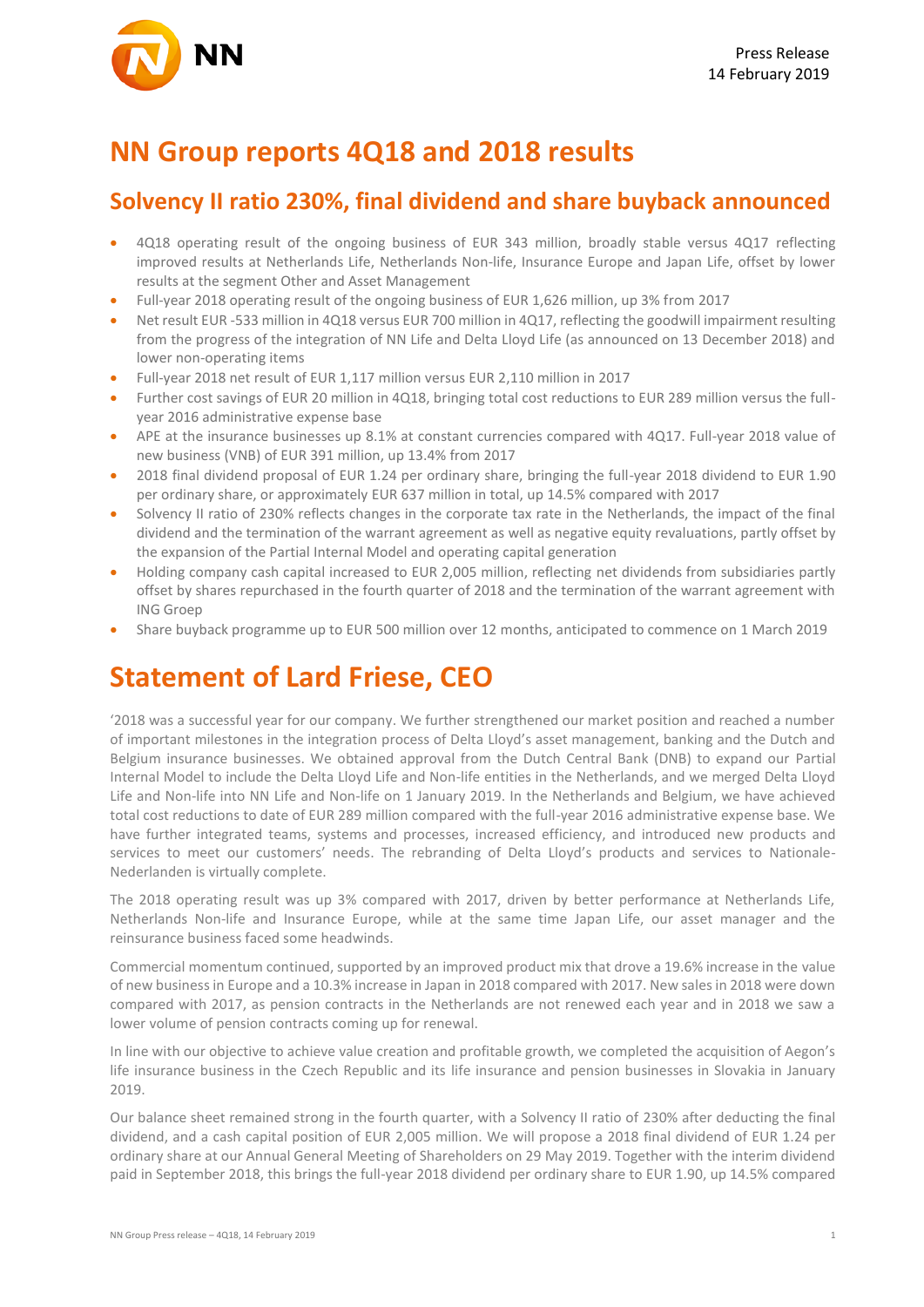

with 2017 and represents a pay-out ratio of 50% of the full-year 2018 net operating result of the ongoing business. This is in line with our aim for a double-digit increase in the dividend per share in 2018.

We are today announcing a programme to buy back shares up to EUR 500 million over a period of 12 months. This underlines our disciplined capital management as well as our commitment to returning excess capital to shareholders. At the same time, we believe it is essential to maintain a robust capital position and the financial flexibility to be able to pursue opportunities to strengthen our business further and to create additional value.

We again took steps to integrate Environmental, Social and Governance (ESG) considerations into our investment processes. Furthermore, NN Group increased its score in the Sustainalytics rating and now ranks amongst the leaders in the sector. In January 2019, NN Group was included in the Bloomberg Gender Equality Index. This index highlights 230 companies that are committed to transparency in workplace gender reporting.

All these achievements would not have been possible without the dedication and efforts of our employees and business partners. We continue to focus on our key priorities to successfully integrate Delta Lloyd, further improve performance, accelerate the transformation of the business model, and to allocate capital rationally. I am confident that the company is well-positioned to deliver on our priorities going forward.'

| In EUR million                                  | 4Q18   | 4Q17 | Change  | <b>FY18</b> | <b>FY17</b> | Change   |
|-------------------------------------------------|--------|------|---------|-------------|-------------|----------|
|                                                 |        |      |         |             |             |          |
| Operating result ongoing business <sup>1)</sup> | 343    | 345  | $-0.7%$ | 1,626       | 1,586       | 2.5%     |
| Net result                                      | $-533$ | 700  |         | 1,117       | 2,110       | $-47.1%$ |
|                                                 |        |      |         |             |             |          |
|                                                 | 4Q18   | 3Q18 | 4Q17    |             |             |          |
| Solvency II ratio <sup>2)</sup>                 | 230%   | 239% | 199%    |             |             |          |

#### **NN Group key figures**

Note: All footnotes are included on page 29

# **Strategy and priorities**

Our businesses are built on a solid foundation of purpose, values and brand attributes, which, combined with a strong focus on our strategic priorities, enables us to create long-term value. This is how we deliver on our ambition to be a company that truly matters in the lives of our stakeholders.

### **Netherlands**

In the Netherlands, new pension customers are selecting NN for its attractive products, the quality of service, and the financial conditions. For example, A.S. Watson transferred its pension plans to NN Life and BeFrank as of January 2019. Interfood, an international dairy company, also selected NN Life to manage its pension plan.

In November, NN Bank extended its mortgage product range by launching the 'Buy-to-Let' mortgage, specifically designed for financing residential property for private letting.

NN aimsto adapt its businessto changing market dynamics, and continuously looksfor new waysto meet customers' needs. In January 2019, Nationale-Nederlanden, together with a number of third parties, launched Perfect Day cybersecurity. Perfect Day, an initiative from the innovation centre Sparklab, focuses exclusively on SMEs. It includes a new service that offers practical insights (for example on vulnerability of websites, protection of client information or weak passwords), provides concrete solutions, and makes cybersecurity affordable.

We continue to explore options to build partnerships, and invest in technology and analytics that will help us to improve our offering. In line with this strategy, NN Group has entered into a partnership with Crunchr, a young company that develops and offers cloud solutions for workforce analytics. Its products and services enable companies to make workforce decisions using data and analytics. It also offers tooling for employee surveys. By adding the Crunchr products to its offering, NN will strengthen its position as a business partner.

The products of ABN AMRO Verzekeringen have been recognised by various organisations for their high quality. The company also received an award for best insurer by the Dutch magazine Management Team, and was given five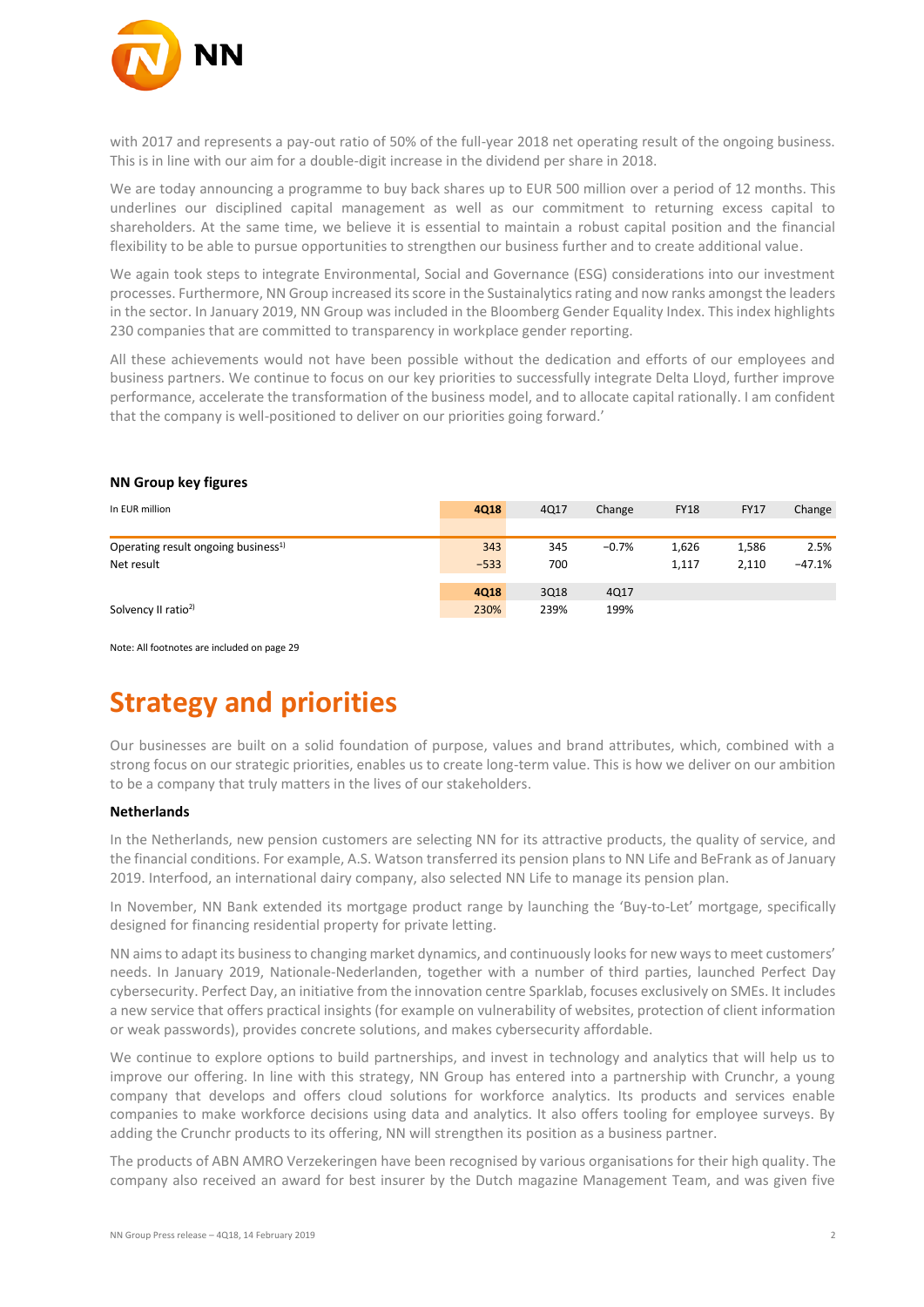

stars by MoneyView. Furthermore, OHRA received a bronze EFFIE, a respected communication award in the Netherlands, for its campaign 'Mobiel Verzekeren'. This year OHRA was awarded for its successful campaign 'Rob and Els', which met the set targets in terms of awareness, attitude and behaviour.

Movir, which offers individual disability insurance to self-employed workers in the Netherlands, was awarded the title of ´Best income insurer´ by the association of independent financial advisors, Adfiz. Movir also ranked first in the category 'Best Partner claims handling'.

#### **International Insurance**

NN's International Insurance businesses are expanding their portfolio of protection products and introduced several new propositions in various markets. For instance, Nationale-Nederlanden in Spain launched a new life insurance protection product, 'Contigo Familia', covering death, disability and illness, with different modular options tailored to a customer's profile and that of his or her family. Customers have 24/7 access to medical specialists through a health app called 'Meeting doctors'.

NN Life Japan continues to develop new Company-Owned Life Insurance (COLI) products, and expands and diversifies its distribution within the increasingly competitive market, with a focus on value over volume. COLI sales through Sumitomo Life accounted for 11% of NN Life Japan's total sales in 2018. Sumitomo Life agents started offering NN Life Japan's accelerated living disability benefit and increasing term products in April 2017, and its critical illness insurance as of April 2018. The new COLI product introduced in November 2018 provides coverage to business owners in the event of unforeseen accidents, the need for nursing care or disability. Sales performed well in the last two months of 2018.

NN Turkey launched a modular, flexible and innovative life protection product in November. The product supports customers throughout the different stages in life, with its benefits adapting to meet a customer's changing needs. NN Turkey also launched 'e-NN', the company's first online sales platform offering three products: life, critical illness and personal accident insurance assistance services. It aims to expand the product range in the near future.

In 2018, International Insurance set up a centre of excellence, 'NN Data Science Hub', to strengthen analytics capabilities and accelerate data-driven transformation. At NN, analytics is used to improve processes throughout the value chain: from product development to marketing and sales, from risk assessment and underwriting to claims management. For example, the Hub launched a pilot for a weather alert system for home insurance customers in Spain. When the official Spanish weather forecast website expects bad weather, an alert will be sent to customers so they can take appropriate measures to prevent any damages to their houses.

As a financial services company active in 18 countries, we operate within diverse regulatory environments. In Romania, where NN is market leader in life and pensions, the government approved significant changes to the second pension pillar in December 2018. These changes are being closely studied by NN and may impact the fundamentals of the second pension pillar system in Romania.

### **Asset Management**

NN Investment Partners (NN IP) completed the integration of Delta Lloyd Asset Management (DLAM) in the second quarter of 2018. With the aim to better leverage on existing capabilities and accelerate decision-making, in November, NN IP announced its intention to consolidate the Luxembourg management company, NN Investment Partners Luxembourg S.A., with NN Investment Partners B.V., the Dutch licensed entity.

NN IP aims to establish and develop partnerships for distributing its products and solutions. In the fourth quarter of 2018, it reached an agreement to strengthen the long-term partnership with ING Bank Śląski in Poland. Under this agreement, ING Bank Śląski will acquire a 45% stake in NN IP in Poland, and distribute NN IP investment funds to the Polish retail market through its extensive branch network. In Japan, together with Rakuten Securities it announced the launch of a new investment service, which makes it possible to deliver a customised target-year investment solution for retail clients. The first products and solutions through NN IP's partnership with Irish Life Investment Management have been launched.

NN IP considers ESG analyses throughout the entire investment process. The NN (L) Euro Green Bond Fund has grown into one of the world's largest green bond funds, crossing an AuM of EUR 570 million. In the fourth quarter of 2018, NN IP launched the NN (L) European Sustainable Infrastructure Debt Fund, in response to growing investor demand for high quality infrastructure debt investments with robust and predictable cash flows, generated from assets that contribute to a more sustainable future.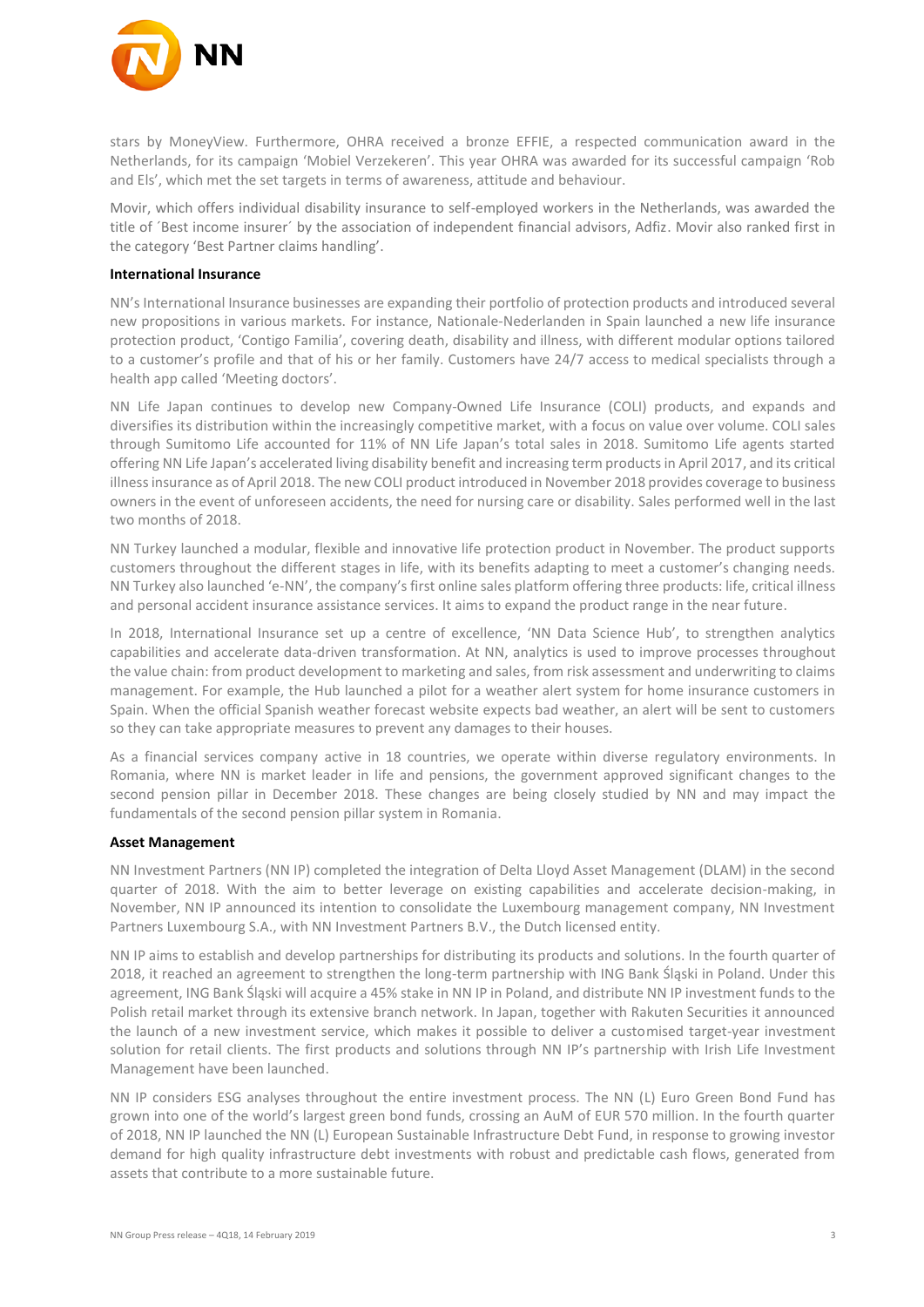

In its latest update, Morningstar awarded Star Fund, the third pillar Belgian pension fund managed by NN IP Belgium, four Morningstar Globes. The fund also appears in the 14th percentile in terms of sustainability within the category "Allocation EUR flexible", making it the best-ranked Belgian third pillar pension fund distributed in Belgium.

#### **Other events**

In November 2018, NN Group was recognised with the overall fifth position in the 2018 Tax Transparency Benchmark. This study is commissioned by the Dutch Association of Investors for Sustainable Development (VBDO), and ranks 76 Dutch listed companies on their level of transparency regarding their tax strategy and implementation.

For the fourth consecutive year, NN Group improved its score in the Global Real Estate Sustainability Benchmark (GRESB), outperforming the majority of the 850 GRESB participants. In the 2018 assessment, NN Group investments in private real estate received an improved score of 80 (on a scale of 1 to 100) against a relevant benchmark average of 66. The portfolio maintained four stars out of five in the 2018 ranking. The GRESB is a leading global standard for assessing real estate's environmental, social and governance (ESG) performance, including performance indicators such as energy, greenhouse gas emissions, water and waste.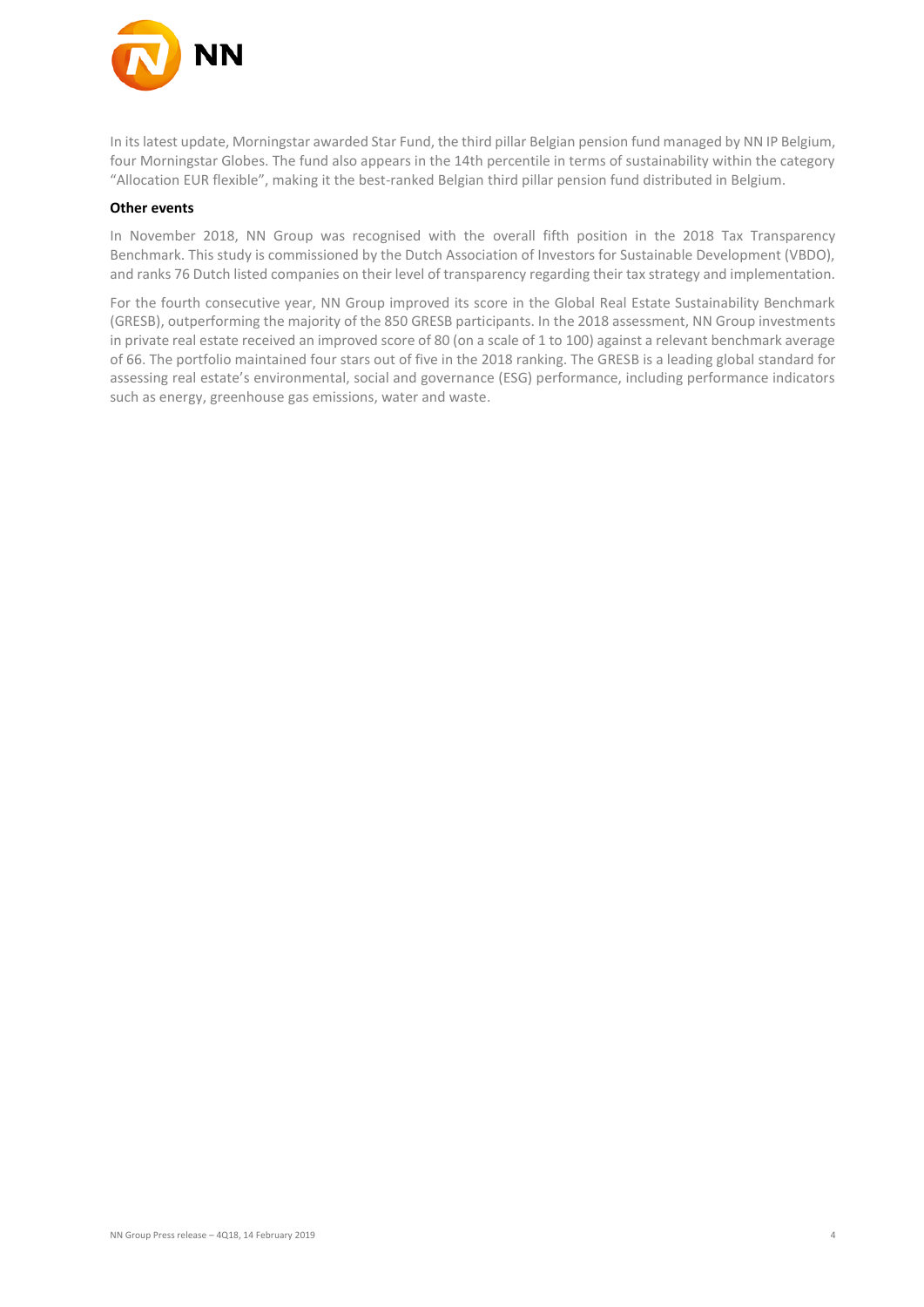

# **Consolidated results**

### **Consolidated profit and loss account and key figures NN Group**

| In EUR million                                                             | 4Q18         | 4Q17   | Change    | <b>FY18</b>  | <b>FY17</b> | Change   |
|----------------------------------------------------------------------------|--------------|--------|-----------|--------------|-------------|----------|
| Analysis of results <sup>1)</sup>                                          |              |        |           |              |             |          |
| Netherlands Life                                                           | 192          | 170    | 12.8%     | 972          | 896         | 8.5%     |
| Netherlands Non-life                                                       | 40           | 25     | 58.1%     | 94           | 30          | 213.5%   |
| Insurance Europe                                                           | 72           | 68     | 6.2%      | 271          | 260         | 4.5%     |
| Japan Life                                                                 | 29           | 25     | 16.0%     | 167          | 200         | $-16.4%$ |
| Asset Management                                                           | 30           | 46     | $-34.2%$  | 155          | 161         | $-3.9%$  |
| Other                                                                      | $-20$        | 11     |           | $-33$        | 40          |          |
| <b>Operating result ongoing business</b>                                   | 343          | 345    | $-0.7%$   | 1,626        | 1,586       | 2.5%     |
| Non-operating items ongoing business                                       | 268          | 510    | $-47.4%$  | 1,275        | 1,430       | $-10.8%$ |
| of which gains/losses and impairments                                      | 206          | 356    | $-42.0%$  | 1,034        | 1,065       | $-2.9%$  |
| of which revaluations                                                      | 210          | 172    | 22.7%     | 427          | 346         | 23.4%    |
| of which market & other impacts                                            | $-149$       | $-18$  |           | $-186$       | 19          |          |
| Japan Closed Block VA                                                      | $-11$        | $-3$   |           | $\mathbf{1}$ | -9          |          |
| Special items                                                              | $-99$        | $-102$ |           | $-321$       | $-234$      |          |
| Amortisation and impairment of acquisition intangibles                     | $-885$       | $-33$  |           | $-984$       | -99         |          |
| <b>Result on divestments</b>                                               | $\mathbf{0}$ | 28     | $-100.0%$ | 60           | $-150$      |          |
| <b>Result before tax</b>                                                   | $-384$       | 744    |           | 1,657        | 2,524       | $-34.4%$ |
| Taxation                                                                   | 141          | 32     |           | 524          | 391         | 33.8%    |
| Minority interests                                                         | 8            | 12     | $-37.9%$  | 16           | 22          | $-27.6%$ |
| Net result                                                                 | $-533$       | 700    |           | 1,117        | 2,110       | $-47.1%$ |
| Basic earnings per ordinary share in EUR <sup>3)</sup>                     | $-1.63$      | 2.04   |           | 3.15         | 6.21        |          |
|                                                                            |              |        |           |              |             |          |
| Key figures ongoing business <sup>1)</sup>                                 |              |        |           |              |             |          |
| Gross premium income                                                       | 2,880        | 2,796  | 3.0%      | 13,270       | 12,064      | 10.0%    |
| New sales life insurance (APE)                                             | 407          | 377    | 7.9%      | 1,640        | 1,791       | $-8.5%$  |
| Value of new business (VNB)                                                |              |        |           | 391          | 345         | 13.4%    |
| Total administrative expenses                                              | 582          | 602    | $-3.4%$   | 2,170        | 2,164       | 0.3%     |
| Cost/income ratio (Administrative expenses/Operating income)               | 32.7%        | 34.6%  |           | 30.1%        | 32.3%       |          |
| Combined ratio (Netherlands Non-life) <sup>4)5)</sup>                      | 96.4%        | 99.6%  |           | 99.4%        | 102.0%      |          |
| Investment margin/Life general account invested assets (bps) <sup>7)</sup> | 70           | 70     |           |              |             |          |
| Net operating result <sup>8)</sup>                                         | 244          | 255    | $-4.5%$   | 1,206        | 1,191       | 1.3%     |
| Net operating ROE <sup>9)</sup>                                            | 6.9%         | 8.2%   |           | 8.9%         | 10.3%       |          |
|                                                                            |              |        |           |              |             |          |
| In EUR billion                                                             | 4Q18         | 3Q18   | Change    | <b>FY18</b>  | <b>FY17</b> | Change   |
| Key figures ongoing business                                               |              |        |           |              |             |          |
| Asset Management Assets under Management                                   | 246          | 238    | 3.3%      | 246          | 246         | $-0.1%$  |
| Life general account invested assets                                       | 138          | 137    | 0.8%      | 138          | 135         | 2.2%     |
| Total provisions for insurance & investment contracts                      | 158          | 159    | $-0.5%$   | 158          | 158         | $-0.2%$  |
| of which for risk policyholder                                             | 28           | 29     | $-4.6%$   | 28           | 29          | $-2.9%$  |
| NN Life Solvency II ratio <sup>2)</sup>                                    | 255%         | 253%   |           | 255%         | 217%        |          |
| Delta Lloyd Life Solvency II ratio <sup>2)</sup>                           | 180%         | 202%   |           | 180%         | 153%        |          |
|                                                                            |              |        |           |              |             |          |
| Key figures Japan Closed Block VA                                          |              |        |           |              |             |          |
| Account value <sup>6)</sup>                                                | 2,355        | 2,853  | $-17.5%$  | 2,355        | 4,755       | $-50.5%$ |
| Number of policies                                                         | 34,436       | 41,224 | $-16.5%$  | 34,436       | 81,808      | $-57.9%$ |
| Key figures total NN Group                                                 |              |        |           |              |             |          |
| Solvency II ratio <sup>2)</sup>                                            | 230%         | 239%   |           | 230%         | 199%        |          |
| <b>Total assets</b>                                                        | 224          | 225    | $-0.2%$   | 224          | 227         | $-1.2%$  |
| Shareholders' equity <sup>6)</sup>                                         | 22,850       | 23,014 | $-0.7%$   | 22,850       | 22,718      | 0.6%     |
| Employees (internal FTEs, end of period)                                   | 14,122       | 14,200 | $-0.6%$   | 14,122       | 14,505      | $-2.6%$  |
|                                                                            |              |        |           |              |             |          |

Note: All footnotes are included on page 29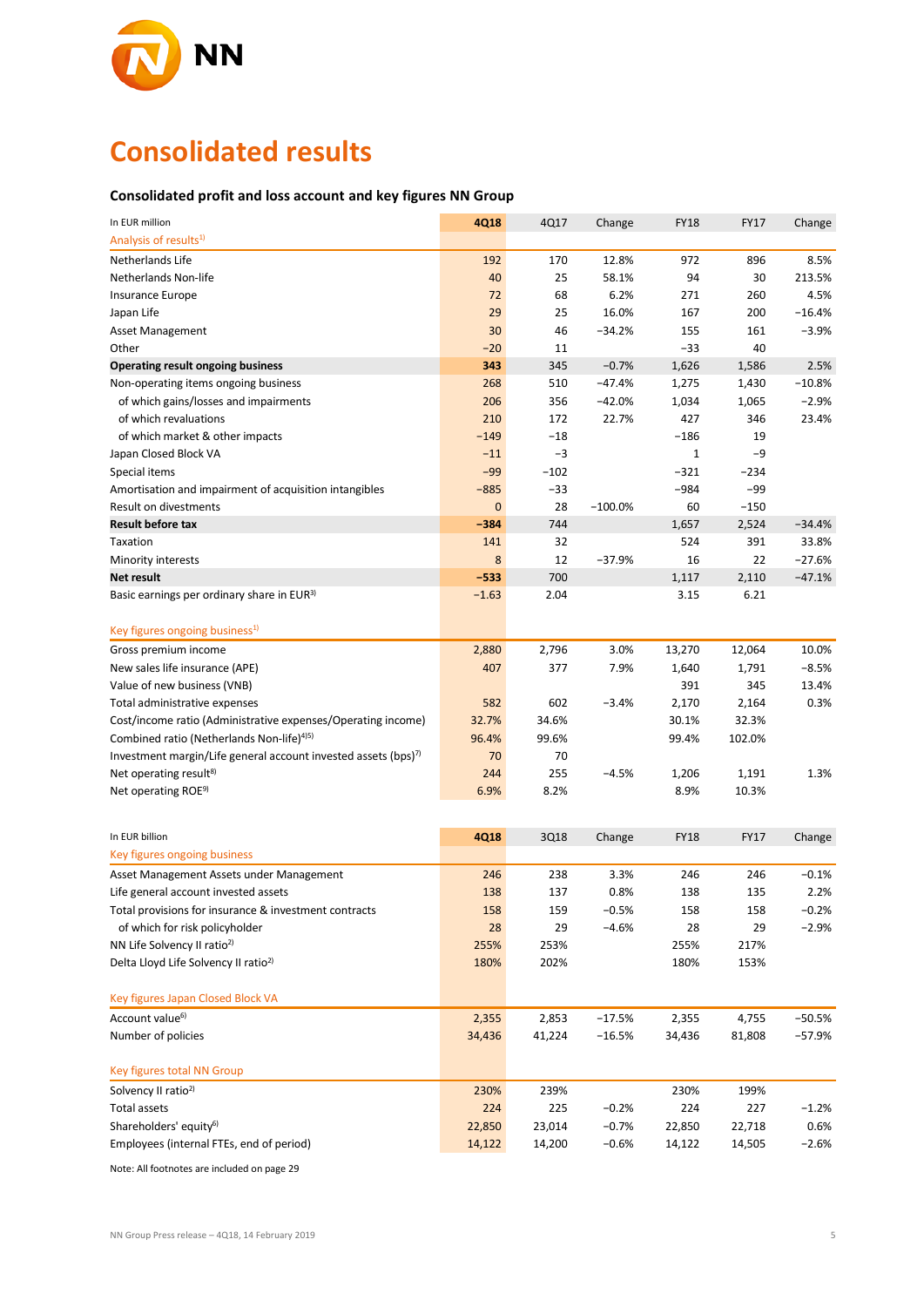

- NN Group's operating result of the ongoing business was broadly stable at EUR 343 million compared with EUR 345 million in the fourth quarter of 2017. Higher operating results at Netherlands Life, Netherlands Nonlife, Insurance Europe and Japan Life were offset by lower operating results at the segment Other and Asset Management
- Result before tax was EUR -384 million versus EUR 744 million in the fourth quarter of 2017, reflecting a EUR 852 million impairment of goodwill and lower non-operating items
- Full-year 2018 operating result of the ongoing business increased to EUR 1,626 million, up from EUR 1,586 million in 2017, driven by higher operating results at Netherlands Life and Netherlands Non-life, partly offset by lower operating results at the segment Other and Japan Life
- Administrative expense base of the business units in the scope of the cost reduction target reduced by EUR 289 million compared with the full-year 2016 expense base of EUR 2,024 million
- Value of new business (VNB) for full-year 2018 up 13.4% to EUR 391 million, driven by an improved product mix at Insurance Europe and Japan Life

#### **Operating result**

The operating result of the ongoing business was broadly stable at EUR 343 million compared with EUR 345 million in the fourth quarter of 2017. This reflects higher operating results at Netherlands Life, Netherlands Non-life, Insurance Europe and Japan Life, offset by lower operating results at the segment Other and Asset Management. The current quarter included a EUR -10 million impact of non-recurring items compared with EUR 14 million nonrecurring benefits for the same quarter in 2017.

The administrative expenses of the business units in the scope of the integration - Netherlands Life, Netherlands Non-life, Belgium, Asset Management, the banking business and Corporate/Holding entities - decreased by EUR 20 million in the fourth quarter of 2018, bringing the expense base down to EUR 1,734 million on a last 12 months basis. Total cost reductions achieved to date amount to EUR 289 million compared with the full-year 2016 administrative expense base of EUR 2,024 million.

The operating result of Netherlands Life increased to EUR 192 million from EUR 170 million in the fourth quarter of 2017, reflecting a higher technical margin and lower administrative expenses, partly offset by a lower investment margin.

The operating result of Netherlands Non-life increased to EUR 40 million from EUR 25 million in the fourth quarter of 2017, which benefited from EUR 4 million private equity dividends. The increase was mainly driven by an improved underwriting performance in Disability & Accident and lower administrative expenses, partly offset by lower investment and other income. The combined ratio improved to 96.4% from 99.6% in the fourth quarter of 2017.

The operating result of Insurance Europe increased to EUR 72 million from EUR 68 million in the fourth quarter of 2017 driven by a decrease in total administrative expenses and lower DAC amortisation and trail commissions, partly offset by a lower technical margin.

The operating result of Japan Life was EUR 29 million, up 10.7% from the fourth quarter of 2017, excluding currency effects, reflecting higher fees and premium-based revenues, partially offset by higher DAC amortisation and trail commissions.

The operating result of Asset Management decreased to EUR 30 million from EUR 46 million in the fourth quarter of 2017 due to lower fees and a non-recurring benefit of EUR 10 million in the same quarter of 2017, partly compensated by a decrease of administrative expenses.

The operating result of the segment Other decreased to EUR -20 million from EUR 11 million in the fourth quarter of 2017, due to a lower holding result and lower operating results of the reinsurance and banking businesses.

The full-year 2018 operating result of the ongoing business increased to EUR 1,626 million from EUR 1,586 million in 2017. The operating result in 2017 benefited from a total of EUR 104 million of private equity dividends and special dividends as well as non-recurring items while the operating result in 2018 benefited from a total of EUR 38 million of such items. Excluding these items, the increase reflects improved results at Netherlands Life, Netherlands Nonlife and Insurance Europe and expense reductions, as well as the inclusion of Delta Lloyd from the second quarter of 2017, partly offset by a lower operating result at Japan Life.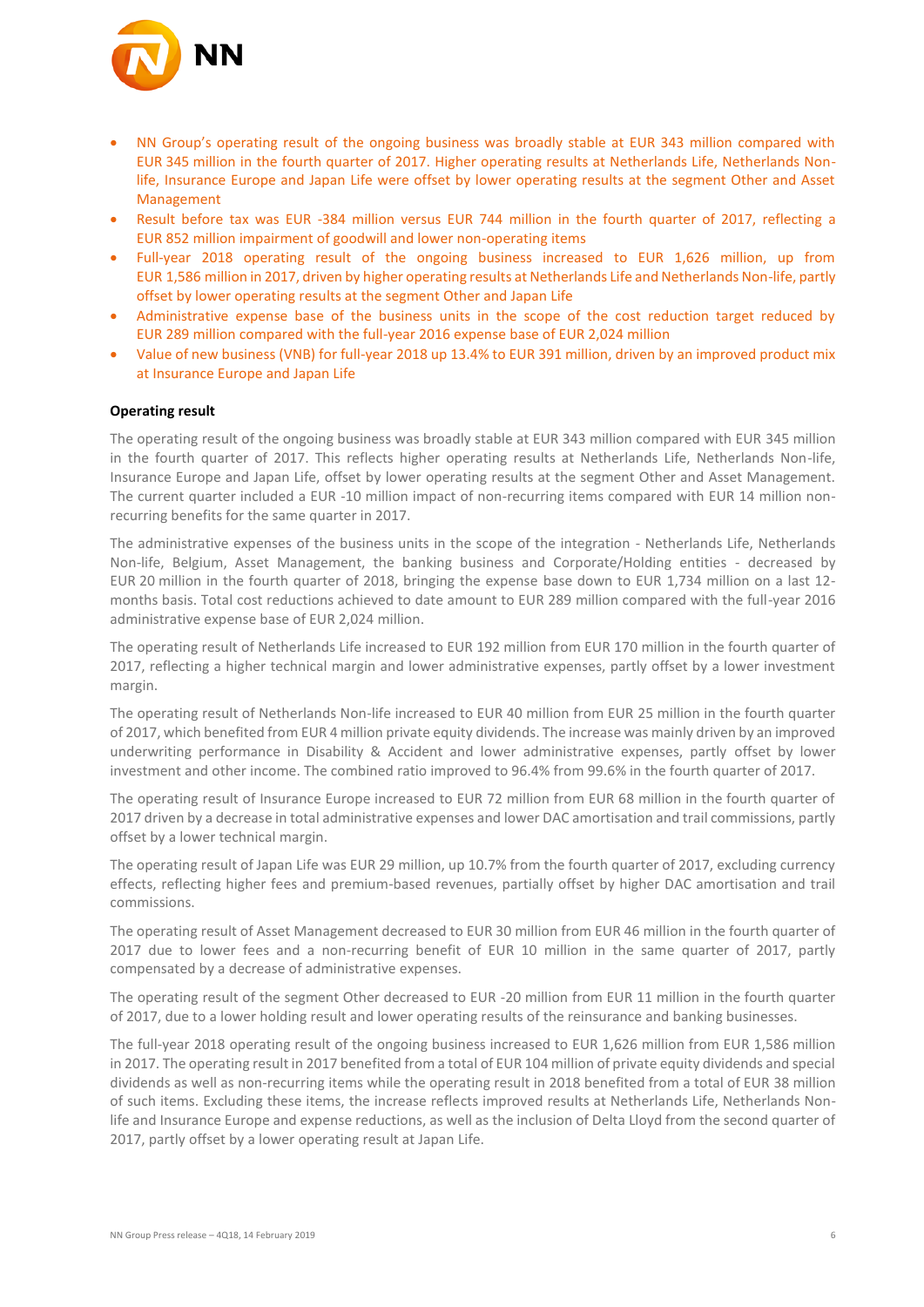

#### **Result before tax**

The result before tax was EUR -384 million versus EUR 744 million in the fourth quarter of 2017, reflecting a EUR 852 million impairment of goodwill and lower non-operating items.

Gains/losses and impairments were EUR 206 million compared with EUR 356 million in the fourth quarter of 2017. The current quarter reflects EUR 208 million of capital gains on the sale of debt securities and EUR 53 million of capital gains on the sale of equity securities, partly offset by EUR 54 million of impairments on equity securities.

Revaluations were EUR 210 million compared with EUR 172 million in the fourth quarter of 2017. The current quarter reflects positive revaluations on real estate of EUR 97 million and negative revaluations on private equity of EUR -33 million, as well as EUR 146 million of positive revaluations of derivatives used for hedging purposes.

Market and other impacts were EUR -149 million versus EUR -18 million in the fourth quarter of 2017, largely reflecting movements in the provisions for guarantees on unit-linked, separate account pension contracts and inflation-linked liabilities (all net of hedging) at Netherlands Life.

The result before tax of Japan Closed Block VA was EUR -11 million versus EUR -3 million in the fourth quarter of 2017, reflecting a hedge-related loss and a lower operating result.

Special items amounted to EUR -99 million compared with EUR -102 million in the fourth quarter of 2017. The special items in the current quarter mainly relate to restructuring expenses incurred in respect of the cost reduction target for Netherlands Life, Netherlands Non-life, Belgium, Asset Management, the banking business and Corporate/Holding entities.

Amortisation and impairment of acquisition intangibles amounted to EUR -885 million in the fourth quarter of 2018, reflecting a goodwill impairment of EUR 852 million and EUR 33 million for the amortisation of acquisition intangibles. As the integration of NN Life and Delta Lloyd Life has progressed further with the approval of the legal merger, the two businesses have been combined into one cash generating unit, being the segment Netherlands Life, for the purpose of goodwill impairment testing. As the IFRS book value of the combined Netherlands Life segment is higher than the fair value of its assets and liabilities, the goodwill for Delta Lloyd Life of EUR 852 million was impaired through a charge in the IFRS profit and loss account in the fourth quarter of 2018.

There was no impact from divestments in the fourth quarter of 2018 compared with EUR 28 million in the fourth quarter of 2017, which reflected a gain on the sale of NN Life Luxembourg and a provision release following settlement in the arbitration proceedings with respect to ING Life Korea.

The full-year 2018 result before tax decreased to EUR 1,657 million from EUR 2,524 million in 2017, reflecting the impairment of the goodwill, lower non-operating items and higher special items, partly compensated by the result on divestments and the higher operating result of the ongoing business. The full-year special items of EUR -321 million includes EUR -258 million of restructuring expenses, with the remainder relating to other projects. The result of divestments for 2018 mainly reflects the recognition of an additional divestment result (before tax) in 3Q18 related to the sale of NN Group's former insurance subsidiary ING Life Korea to MBK in December 2013.

#### **Net result**

The net result was EUR -533 million compared with EUR 700 million in the fourth quarter of 2017. Excluding the nondeductible costs of the impairment of acquisition intangibles, the effective tax rate was 30.2% reflecting the impact of a remeasurement of the Dutch deferred tax positions due to the Dutch corporate income tax rate reduction for the coming years (enacted and published in December 2018). In the fourth quarter of 2017, the effective tax rate of 4.3% reflected tax-exempt dividends and capital gains in the Netherlands related to shareholdings of 5% or more.

### **Sales and Value of new business**

Total new sales (APE) at NN Group increased to EUR 407 million, up 8.1% from the fourth quarter of 2017, at constant currencies. New sales at Japan Life were up 15.3%, excluding currency effects, driven by a new COLI product launched in November 2018. APE at Netherlands Life increased to EUR 35 million versus EUR 30 million in the fourth quarter of 2017, reflecting a higher volume of group pension contracts. At Insurance Europe, new sales were broadly stable reflecting lower sales of savings products in Greece and Spain as well as adverse economic conditions in Turkey, offset by higher unit-linked sales in Belgium.

In 2018, total new sales were down 5.9% on a constant currency basis to EUR 1,640 million, due to lower sales at Netherlands Life and Insurance Europe, partly compensated by higher sales at Japan Life.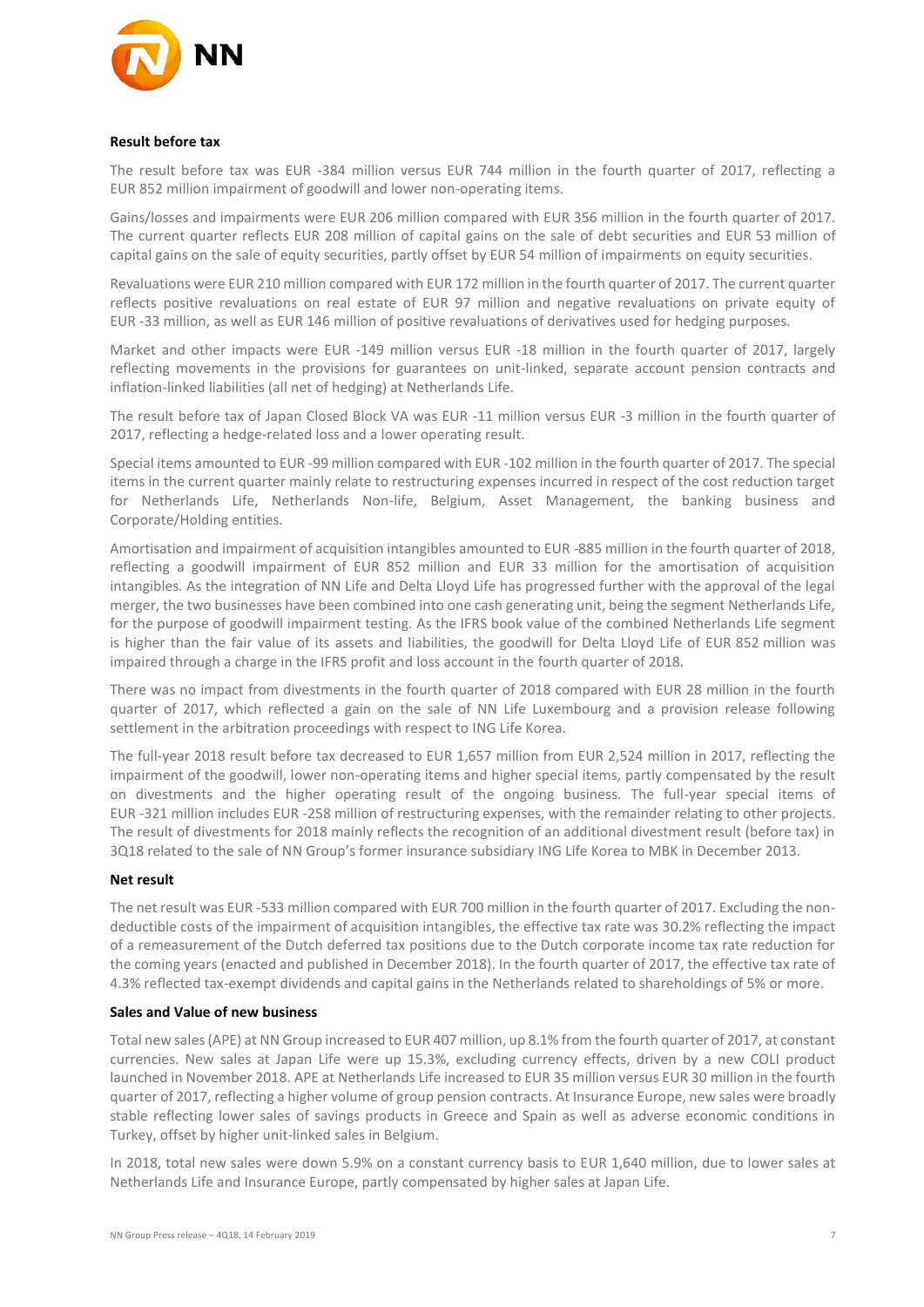

The value of new business (VNB) in 2018 amounted to EUR 391 million, up 13.4% on 2017, driven by an improved product mix at Insurance Europe and Japan Life.

#### **Net operating Return On Equity (ROE)**

The net operating ROE of the ongoing business of NN Group decreased to 6.9% compared with 8.2% in the fourth quarter of 2017. The full-year 2018 net operating ROE decreased to 8.9% from 10.3% for 2017, due to an increase of equity.

### **Changes to segment reporting from 1Q19**

Certain changes will be made to the segment reporting of NN Group as from the first quarter of 2019. The banking business, which is currently included in the segment 'Other', will be reported as a separate segment. At the same time, the segment Japan Closed Block VA will no longer be reported separately. Going forward, the results of Japan Closed Block VA will be included in the segment 'Other' as a non-operating item ('Market & other impacts'). The NN Re VA Europe results will also be reclassified from the operating result of the Reinsurance business to non-operating items ('Market & other impacts') within the segment 'Other'.

In the Asset Management segment, the Fixed Service Fee expenses will be reclassified from Administrative expenses to Fees, and presented in the same line item as the related Fixed Service Fee income. In addition, the income and expenses related to certain investment administrative activities will be transferred from the Asset Management segment to the Holding result in the segment 'Other'. These changes will have no material impact on the Operating result of Asset Management.

A pro forma financial supplement showing the restated quarterly 2018 results will be published on the NN Group website on 15 February 2019.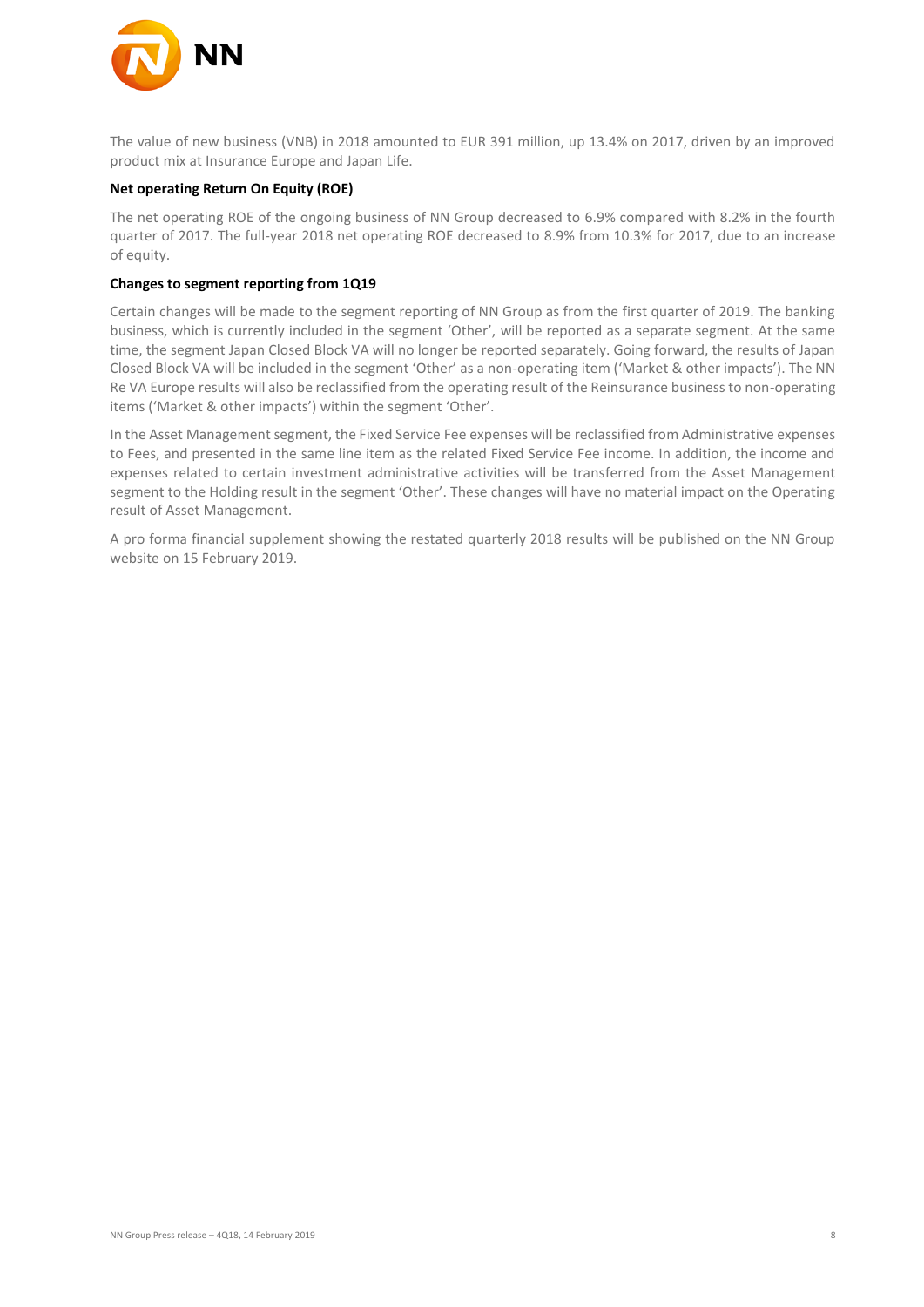

## **Netherlands Life**

- Operating result increased to EUR 192 million from EUR 170 million in the fourth quarter of 2017, reflecting a higher technical margin and lower administrative expenses partly offset by a lower investment margin
- Result before tax decreased to EUR 498 million from EUR 687 million in the fourth quarter of 2017, reflecting lower non-operating items
- Full-year 2018 operating result increased to EUR 972 million from EUR 896 million in 2017, reflecting the inclusion of Delta Lloyd from the second quarter of 2017, higher investment margin and expense reductions

| In EUR million                                                             | 4Q18           | 4Q17           | Change   | <b>FY18</b> | <b>FY17</b> | Change   |
|----------------------------------------------------------------------------|----------------|----------------|----------|-------------|-------------|----------|
| Analysis of results                                                        |                |                |          |             |             |          |
| Investment margin                                                          | 184            | 212            | $-13.3%$ | 872         | 843         | 3.5%     |
| Fees and premium-based revenues                                            | 106            | 110            | $-4.0%$  | 444         | 429         | 3.6%     |
| <b>Technical margin</b>                                                    | 44             | 5              |          | 188         | 180         | 4.6%     |
| Operating income non-modelled business                                     | $\overline{0}$ | 0              |          | 0           | $\mathbf 0$ |          |
| <b>Operating income</b>                                                    | 334            | 328            | 1.7%     | 1,504       | 1,452       | 3.6%     |
| Administrative expenses                                                    | 133            | 147            | $-9.7%$  | 494         | 513         | $-3.8%$  |
| DAC amortisation and trail commissions                                     | 9              | 11             | $-17.6%$ | 38          | 43          | $-10.5%$ |
| <b>Expenses</b>                                                            | 142            | 158            | $-10.2%$ | 532         | 556         | $-4.3%$  |
| <b>Operating result</b>                                                    | 192            | 170            | 12.8%    | 972         | 896         | 8.5%     |
| Non-operating items                                                        | 324            | 529            | $-38.8%$ | 1,310       | 1,351       | $-3.0%$  |
| of which gains/losses and impairments                                      | 223            | 337            | $-33.8%$ | 1,022       | 967         | 5.7%     |
| of which revaluations                                                      | 222            | 187            | 18.7%    | 428         | 340         | 26.0%    |
| of which market & other impacts                                            | $-121$         | 5              |          | $-140$      | 44          |          |
| Special items                                                              | $-18$          | $-12$          |          | $-63$       | $-42$       |          |
| <b>Result on divestments</b>                                               | 0              | 0              |          | 56          | 0           |          |
| <b>Result before tax</b>                                                   | 498            | 687            | $-27.5%$ | 2,275       | 2,204       | 3.2%     |
| Taxation                                                                   | 107            | 61             | 76.1%    | 430         | 329         | 30.5%    |
| Minority interests                                                         | 5              | $\overline{7}$ | $-35.3%$ | 10          | 13          | $-22.8%$ |
| <b>Net result</b>                                                          | 386            | 619            | $-37.6%$ | 1,835       | 1,862       | $-1.5%$  |
| <b>New business</b>                                                        |                |                |          |             |             |          |
| Single premiums                                                            | 137            | 114            | 20.9%    | 479         | 428         | 11.8%    |
| Regular premiums                                                           | 21             | 19             | 9.4%     | 214         | 325         | $-34.2%$ |
| New sales life insurance (APE)                                             | 35             | 30             | 13.7%    | 262         | 368         | $-28.8%$ |
| Value of new business                                                      |                |                |          | 9           | 10          | $-12.5%$ |
| <b>Key figures</b>                                                         |                |                |          |             |             |          |
| Gross premium income                                                       | 760            | 699            | 8.8%     | 3,602       | 3,072       | 17.3%    |
| Total administrative expenses                                              | 133            | 147            | $-9.7%$  | 494         | 513         | $-3.8%$  |
| Cost/income ratio (Administrative expenses/Operating income)               | 39.8%          | 44.9%          |          | 32.8%       | 35.4%       |          |
| Investment margin/Life general account invested assets (bps) <sup>7)</sup> | 85             | 84             |          |             |             |          |
| Net operating ROE <sup>10)</sup>                                           | 5.6%           | 6.3%           |          | 7.9%        | 9.0%        |          |

| In EUR billion                                        | 4Q18   | 3Q18   | Change  | <b>FY18</b> | <b>FY17</b> | Change   |
|-------------------------------------------------------|--------|--------|---------|-------------|-------------|----------|
| <b>Key figures</b>                                    |        |        |         |             |             |          |
| Life general account invested assets                  | 103    | 103    | 0.4%    | 103         | 102         | 1.4%     |
| Total provisions for insurance & investment contracts | 112    | 113    | $-1.1%$ | 112         | 114         | $-1.9%$  |
| of which for risk policyholder                        | 21     | 22     | $-5.0%$ | 21          | 21          | $-4.0%$  |
| Allocated equity (end of period) $610$                | 16.892 | 16,322 | 3.5%    | 16,892      | 16,128      | 4.7%     |
| NN Life Solvency II ratio <sup>2)</sup>               | 255%   | 253%   |         | 255%        | 217%        |          |
| Delta Lloyd Life Solvency II ratio <sup>2)</sup>      | 180%   | 202%   |         | 180%        | 153%        |          |
| Employees (internal FTEs, end of period)              | 2.450  | 2.498  | $-1.9%$ | 2.450       | 2.610       | $-6.1\%$ |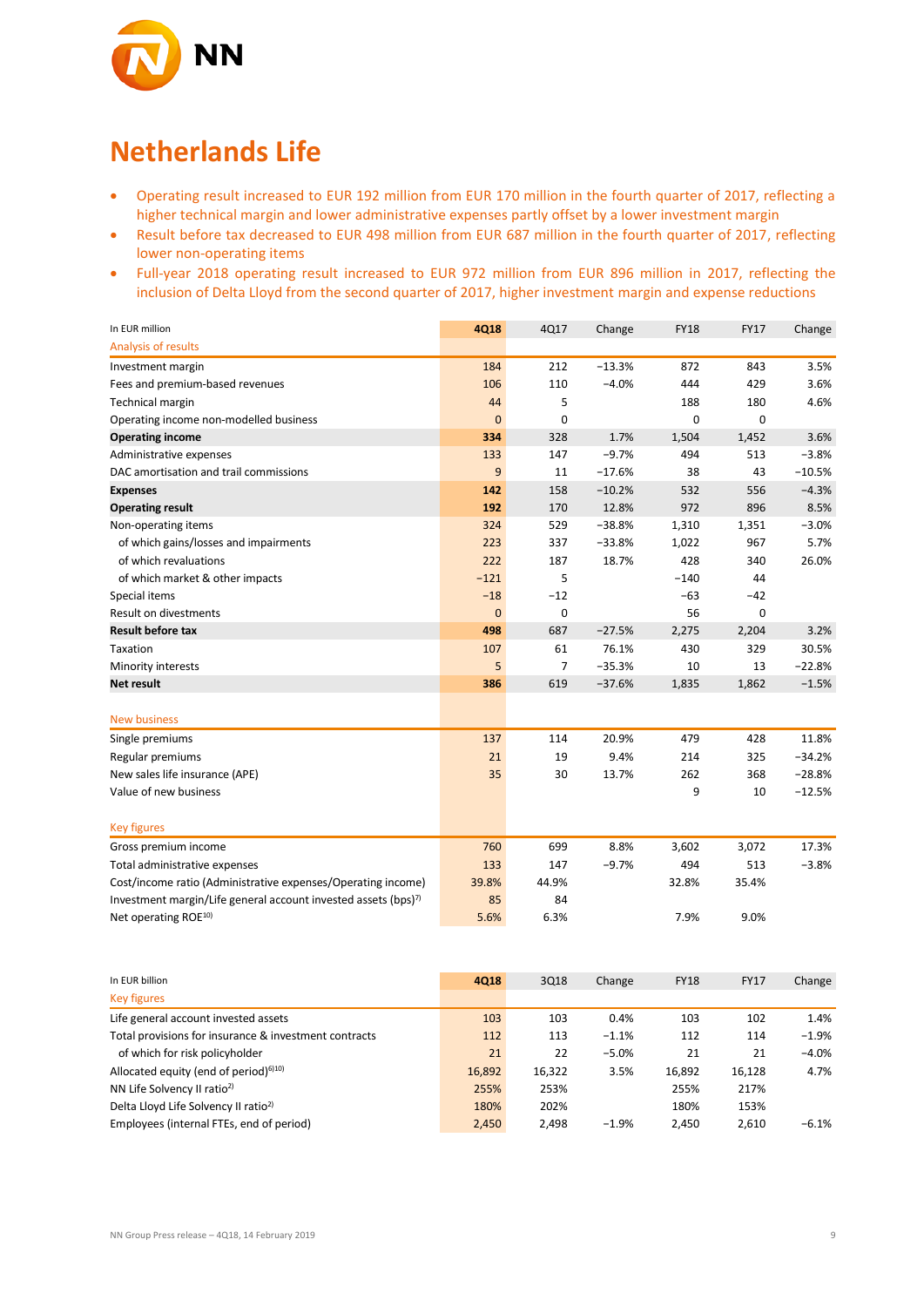

The operating result of Netherlands Life increased to EUR 192 million from EUR 170 million in the fourth quarter of 2017, reflecting a higher technical margin and lower administrative expenses, partly offset by a lower investment margin.

The investment margin decreased to EUR 184 million compared with EUR 212 million in the fourth quarter of 2017, which included private equity dividends of EUR 31 million. The investment spread, calculated on a four quarter rolling average, increased to 85 basis points from 84 basis points in the fourth quarter of 2017.

Fees and premium-based revenues decreased to EUR 106 million versus EUR 110 million in the fourth quarter of 2017 due to the run-off of the individual life closed book as well as lower margins in the pension business.

The technical margin increased to EUR 44 million versus EUR 5 million in the fourth quarter of 2017. The fourth quarter of 2017 reflected non-recurring items of EUR -33 million as well as negative mortality and morbidity experience.

Administrative expenses decreased to EUR 133 million compared with EUR 147 million in the fourth quarter of 2017 as a result of lower staff and IT-related expenses.

DAC amortisation and trail commissions decreased to EUR 9 million compared with EUR 11 million in the fourth quarter of 2017 due to the run-off of the individual life closed book.

The result before tax decreased to EUR 498 million from EUR 687 million in the fourth quarter of 2017, reflecting lower non-operating items, partly offset by the higher operating result. Gains/losses and impairments decreased to EUR 223 million from EUR 337 million in the same period in 2017. This quarter mainly reflects capital gains on the sale of debt securities, whereas the fourth quarter of 2017 benefited from capital gains of EUR 303 million realised on the sale of public equities, including the Unilever preference shares. Revaluations increased to EUR 222 million compared with EUR 187 million in the fourth quarter of 2017. The current quarter reflects positive revaluations on derivatives used for hedging purposes and real estate, partly offset by negative revaluations on private equity. Market and other impacts decreased to EUR -121 million mainly reflecting movements in the provisions for guarantees on unit-linked, separate account pension contracts and inflation-linked liabilities (all net of hedging).

New sales (APE) increased to EUR 35 million compared with EUR 30 million in the fourth quarter of 2017, reflecting a higher volume of group pension contracts.

The full-year 2018 operating result increased to EUR 972 million from EUR 896 million in 2017. The increase reflects the inclusion of Delta Lloyd from the second quarter of 2017, higher investment margin and expense reductions. The investment margin for full-year 2018 includes private equity and special dividends for a total amount of EUR 110 million, whereas the same period in 2017 included EUR 93 million of such items.

The full-year 2018 result before tax increased to EUR 2,275 million compared with EUR 2,204 million in 2017. The increase mainly reflects the higher operating result.

New sales (APE) decreased to EUR 262 million in 2018 from EUR 368 million in 2017, reflecting a lower volume of group pension contracts up for renewal, partly offset by the inclusion of Delta Lloyd from the second quarter of 2017.

The value of new business (VNB) in 2018 was EUR 9 million versus EUR 10 million for the year 2017.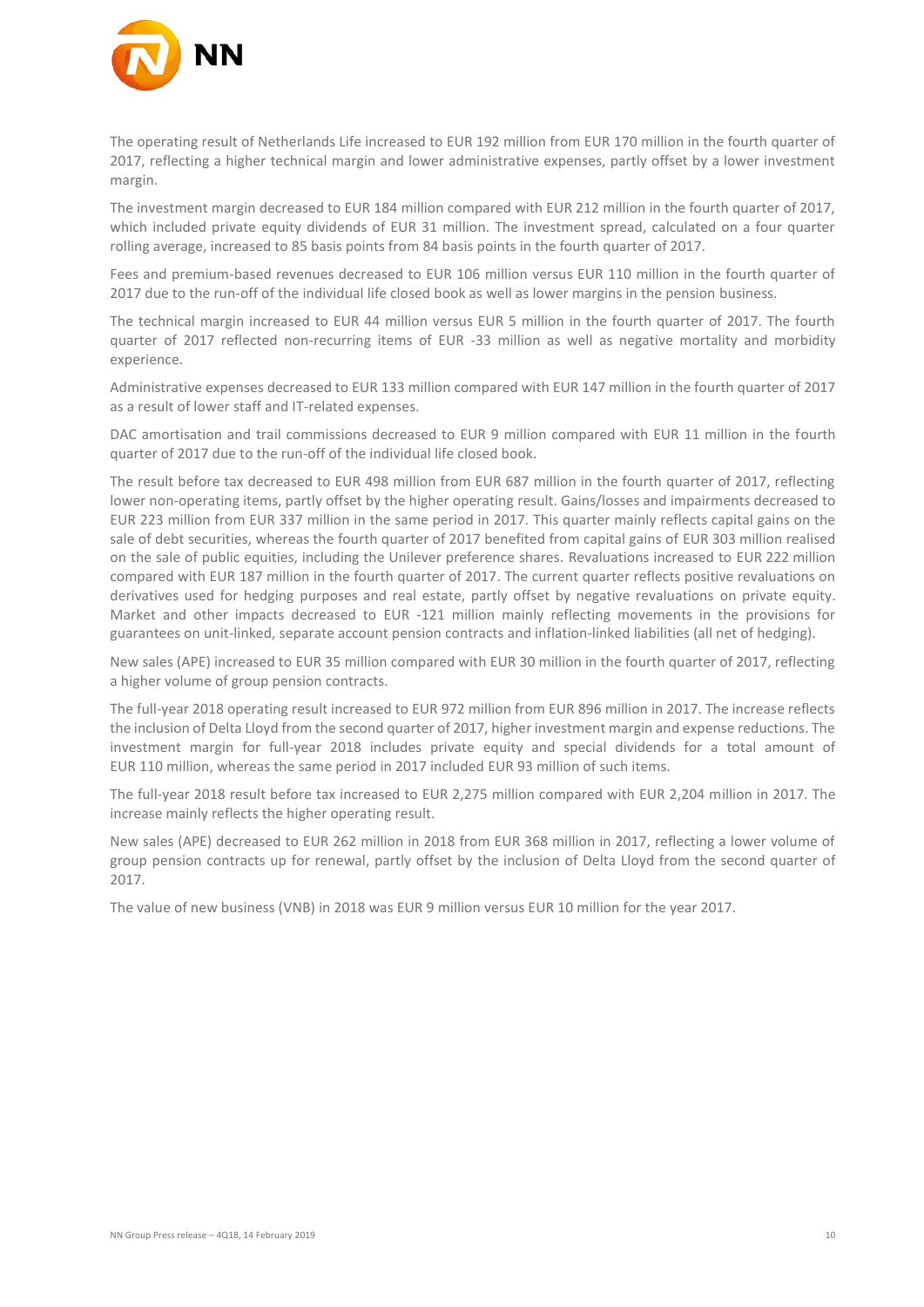

## **Netherlands Non-life**

- Operating result increased to EUR 40 million from EUR 25 million in the fourth quarter of 2017, reflecting an improved underwriting performance in D&A and lower administrative expenses
- Combined ratio improved to 96.4% from 99.6% in the fourth quarter of 2017
- Full-year 2018 operating result increased to EUR 94 million from EUR 30 million in 2017, mainly attributable to an improved underwriting performance in D&A and P&C and lower administrative expenses

| In EUR million                                         | 4Q18     | 4Q17           | Change   | <b>FY18</b>    | <b>FY17</b> | Change   |
|--------------------------------------------------------|----------|----------------|----------|----------------|-------------|----------|
| Analysis of results                                    |          |                |          |                |             |          |
| Earned premiums                                        | 786      | 712            | 10.4%    | 2,954          | 2,497       | 18.3%    |
| Investment income                                      | 26       | 33             | $-21.8%$ | 118            | 117         | 1.6%     |
| Other income                                           | $-4$     | $\mathbf{1}$   |          | $-4$           | 3           |          |
| <b>Operating income</b>                                | 807      | 745            | 8.3%     | 3,068          | 2,617       | 17.3%    |
| Claims incurred, net of reinsurance                    | 544      | 520            | 4.6%     | 2,151          | 1,898       | 13.3%    |
| <b>Acquisition costs</b>                               | 147      | 108            | 35.4%    | 534            | 382         | 39.9%    |
| Administrative expenses                                | 83       | 97             | $-14.0%$ | 316            | 329         | $-3.8%$  |
| Acquisition costs and administrative expenses          | 230      | 205            | 12.1%    | 850            | 710         | 19.7%    |
| <b>Expenditure</b>                                     | 773      | 725            | 6.7%     | 3,001          | 2,608       | 15.1%    |
| <b>Operating result insurance businesses</b>           | 34       | 20             | 65.1%    | 67             | 8           |          |
| Operating result health business and broker businesses | 6        | 5              | 28.6%    | 27             | 22          | 26.0%    |
| <b>Total operating result</b>                          | 40       | 25             | 58.1%    | 94             | 30          | 213.5%   |
| Non-operating items                                    | $-19$    | 29             |          | $-2$           | 49          |          |
| of which gains/losses and impairments                  | $-1$     | 29             |          | 11             | 34          | $-68.1%$ |
| of which revaluations                                  | $-4$     | $\overline{7}$ |          | $\overline{2}$ | 22          | $-91.2%$ |
| of which market & other impacts                        | $-14$    | $-6$           |          | $-15$          | $-6$        |          |
| Special items                                          | $-31$    | $-14$          |          | $-91$          | $-19$       |          |
| <b>Result on divestments</b>                           | $\Omega$ | $\Omega$       |          | $\mathbf 0$    | 0           |          |
| <b>Result before tax</b>                               | $-10$    | 40             |          | $\mathbf{1}$   | 60          | $-98.8%$ |
| Taxation                                               | $-1$     | $-3$           |          | $-2$           | $-3$        |          |
| Minority interests                                     | 3        | 5              | $-42.2%$ | 6              | 9           | $-35.5%$ |
| Net result                                             | $-12$    | 38             |          | $-3$           | 54          |          |
|                                                        |          |                |          |                |             |          |
| <b>Key figures</b>                                     |          |                |          |                |             |          |
| Gross premium income                                   | 553      | 553            | 0.1%     | 3,083          | 2,579       | 19.5%    |
| Total administrative expenses <sup>11)</sup>           | 103      | 118            | $-12.3%$ | 393            | 398         | $-1.2%$  |
| Combined ratio <sup>4)5)</sup>                         | 96.4%    | 99.6%          |          | 99.4%          | 102.0%      |          |
| of which Claims ratio <sup>4)5)</sup>                  | 67.1%    | 70.8%          |          | 70.6%          | 73.5%       |          |
| of which Expense ratio <sup>5)</sup>                   | 29.3%    | 28.8%          |          | 28.8%          | 28.4%       |          |
| Net operating ROE <sup>10)</sup>                       | 19.2%    | 12.2%          |          | 10.8%          | 4.3%        |          |

| In EUR billion                                    | 4Q18  | 3Q18  | Change  | <b>FY18</b> | <b>FY17</b> | Change |
|---------------------------------------------------|-------|-------|---------|-------------|-------------|--------|
| Key figures                                       |       |       |         |             |             |        |
| Total insurance provisions                        | 6     |       | $-3.2%$ |             |             | 2.8%   |
| Allocated equity (end of period) <sup>6)10)</sup> | 855   | 915   | $-6.6%$ | 855         | 978         | -12.6% |
| Employees (internal FTEs, end of period)          | 2,804 | 2.802 | 0.1%    | 2,804       | 2,682       | 4.6%   |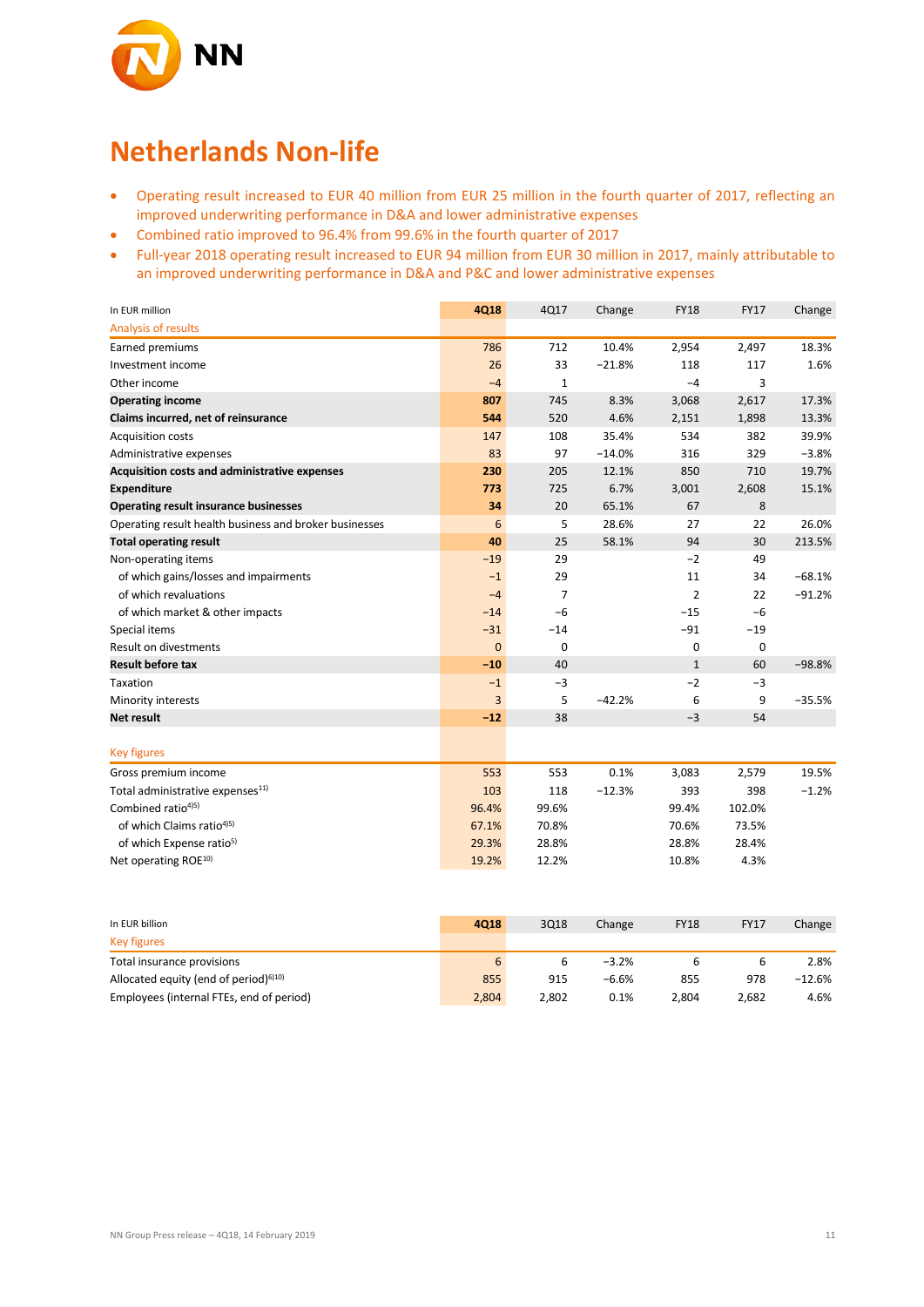

The operating result of Netherlands Non-life increased to EUR 40 million from EUR 25 million in the fourth quarter of 2017, which benefited from EUR 4 million private equity dividends. The increase was mainly driven by an improved underwriting performance in Disability & Accident and lower administrative expenses, partly offset by lower investment and other income. The combined ratio improved to 96.4% from 99.6% in the fourth quarter of 2017.

The operating result in Disability & Accident (D&A) improved to EUR 17 million from EUR 2 million in the fourth quarter of 2017, reflecting a favourable claims experience and lower administrative expenses partly offset by lower investment and other income. The D&A combined ratio was 93.7% compared with 102.1% in the fourth quarter of 2017.

The operating result in Property & Casualty (P&C) was broadly stable at EUR 17 million versus EUR 18 million in the fourth quarter of 2017, reflecting better underwriting performance offset by lower investment and other income. The P&C combined ratio improved to 97.6% from 98.3% in the fourth quarter of 2017.

Administrative expenses decreased to EUR 83 million from EUR 97 million in the fourth quarter of 2017 reflecting the synergy benefits from the integration of Delta Lloyd and expense reductions.

The operating result of the health and broker business was EUR 6 million versus EUR 5 million in the fourth quarter of 2017.

The result before tax of Netherlands Non-life was EUR -10 million in the fourth quarter of 2018 from EUR 40 million in the fourth quarter of 2017, reflecting lower non-operating items and higher special items, partly offset by the higher operating result. Gains/losses and impairments decreased to EUR -1 million from EUR 29 million in the same period in 2017, which benefited from gains on the sale of the preference shares in Unilever. Special items were EUR -31 million from EUR -14 million in the same period in 2017, reflecting restructuring expenses and costs related to the termination of the cooperation with legal aid service provider SRK.

The full-year 2018 operating result of Netherlands Non-life increased to EUR 94 million from EUR 30 million in 2017. The increase of the operating result is mainly attributable to an improved underwriting performance in D&A and P&C, expense reductions and the inclusion of Delta Lloyd from the second quarter of 2017. The 2018 operating result includes the impact of the January storm of EUR 56 million, while 2017 included the impact of the strengthening of insurance liabilities for bodily injury claims of EUR 40 million.

The full-year 2018 result before tax decreased to EUR 1 million from EUR 60 million in 2017. The decrease is mainly due to higher special items and the impact of lower non-operating items, partly compensated by the higher operating result. Special items include restructuring expenses, a charge related to the agreement with Van Ameyde to insource claims handling activities and costs related to the termination of the cooperation with legal aid service provider SRK.

The combined ratio for 2018 was 99.4% compared with 102.0% in 2017. Excluding the impact of the January 2018 storm and the strengthening of insurance liabilities in 2017, the combined ratio for 2018 improved to 97.5% from 100.4% for 2017.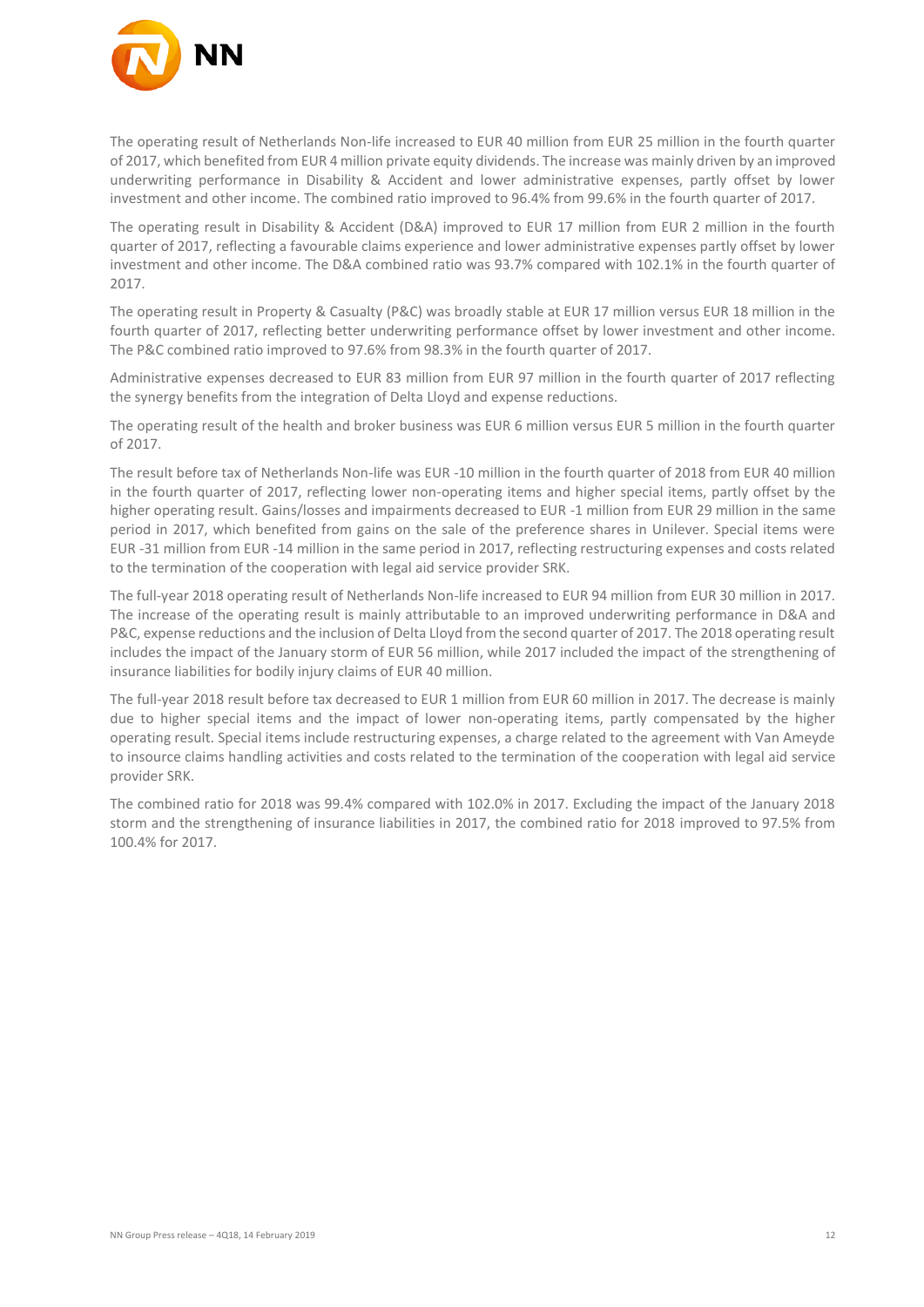

### **Insurance Europe**

- Operating result increased to EUR 72 million from EUR 68 million in the fourth quarter of 2017, driven by a decrease in total administrative expenses and lower DAC amortisation & trail commissions, partly offset by a lower technical margin
- Full-year 2018 operating result increased to EUR 271 million from EUR 260 million in 2017, mainly driven by favourable mortality results and the inclusion of Delta Lloyd Belgium from the second quarter of 2017
- Full-year 2018 value of new business (VNB) increased to EUR 168 million, up 19.6% from 2017, reflecting an improved product mix

| In EUR million                                                             | 4Q18           | 4Q17           | Change    | <b>FY18</b>  | <b>FY17</b>    | Change    |
|----------------------------------------------------------------------------|----------------|----------------|-----------|--------------|----------------|-----------|
| Analysis of results                                                        |                |                |           |              |                |           |
| Investment margin                                                          | 30             | 30             | 1.7%      | 93           | 91             | 2.2%      |
| Fees and premium-based revenues                                            | 177            | 176            | 0.6%      | 703          | 679            | 3.5%      |
| <b>Technical margin</b>                                                    | 47             | 52             | $-9.6%$   | 207          | 196            | 6.0%      |
| Operating income non-modelled business                                     | $\mathbf 0$    | $\mathbf{1}$   |           | $\mathbf{1}$ | 3              |           |
| <b>Operating income Life Insurance</b>                                     | 255            | 259            | $-1.5%$   | 1,005        | 969            | 3.7%      |
| Administrative expenses                                                    | 98             | 108            | $-9.2%$   | 398          | 386            | 2.9%      |
| DAC amortisation and trail commissions                                     | 81             | 85             | $-4.5%$   | 328          | 325            | 0.9%      |
| <b>Expenses Life Insurance</b>                                             | 179            | 193            | $-7.1%$   | 725          | 711            | 2.0%      |
| <b>Operating result Life Insurance</b>                                     | 76             | 66             | 14.7%     | 280          | 258            | 8.4%      |
| Operating result Non-life                                                  | $-4$           | $\mathbf{1}$   |           | $-8$         | $\mathbf 1$    |           |
| <b>Operating result</b>                                                    | 72             | 68             | 6.2%      | 271          | 260            | 4.5%      |
| Non-operating items                                                        | $-26$          | $-52$          |           | 4            | $-10$          |           |
| of which gains/losses and impairments                                      | $-16$          | $-20$          |           | $-2$         | 9              |           |
| of which revaluations                                                      | $\mathbf{1}$   | $-15$          |           | 22           | 0              |           |
| of which market & other impacts                                            | $-11$          | $-17$          |           | $-16$        | $-19$          |           |
| Special items                                                              | $-10$          | $-10$          |           | $-28$        | $-21$          |           |
| Result on divestments                                                      | $\mathbf 0$    | 20             | $-100.0%$ | 0            | 20             | $-100.0%$ |
| <b>Result before tax</b>                                                   | 37             | 26             | 42.7%     | 247          | 248            | $-0.5%$   |
| Taxation                                                                   | $\overline{7}$ | $-18$          |           | 55           | 26             | 115.9%    |
| Minority interests                                                         | $\mathbf 0$    | 0              |           | 0            | 0              |           |
| Net result                                                                 | 30             | 43             | $-31.0%$  | 191          | 222            | $-13.9%$  |
|                                                                            |                |                |           |              |                |           |
| <b>New business</b>                                                        |                |                |           |              |                |           |
| Single premiums                                                            | 350            | 384            | $-8.8%$   | 1,156        | 1,301          | $-11.2%$  |
| Regular premiums                                                           | 131            | 137            | $-4.2%$   | 512          | 531            | $-3.7%$   |
| New sales life insurance (APE)                                             | 166            | 175            | $-5.2%$   | 627          | 661            | $-5.1%$   |
| Value of new business                                                      |                |                |           | 168          | 141            | 19.6%     |
|                                                                            |                |                |           |              |                |           |
| <b>Key figures</b>                                                         |                |                |           |              |                |           |
| Gross premium income                                                       | 762            | 849            | $-10.3%$  | 2,931        | 2,921          | 0.4%      |
| Total administrative expenses (Life & Non-life)                            | 105            | 111            | $-5.5%$   | 418          | 398            | 4.9%      |
| Cost/income ratio (Administrative expenses/Operating income)               | 40.0%          | 41.9%          |           | 40.3%        | 40.0%          |           |
| Investment margin/Life general account invested assets (bps) <sup>7)</sup> | 50             | 51             |           |              |                |           |
| Net operating ROE <sup>10)</sup>                                           | 11.6%          | 10.5%          |           | 10.9%        | 10.2%          |           |
|                                                                            |                |                |           |              |                |           |
|                                                                            |                |                |           |              |                |           |
| In EUR billion                                                             | <b>4Q18</b>    | 3Q18           | Change    | <b>FY18</b>  | <b>FY17</b>    | Change    |
| <b>Key figures</b>                                                         |                |                |           |              |                |           |
| Life general account invested assets                                       | 18             | 18             | $-1.2%$   | 18           | 19             | $-4.6%$   |
| Total provisions for insurance & investment contracts                      | 25             | 25             | $-0.9%$   | 25           | 26             | $-2.7%$   |
| of which for risk policyholder                                             | $\overline{7}$ | $\overline{7}$ | $-3.6%$   | 7            | $\overline{7}$ | 0.5%      |
| Assets under management pensions <sup>12)</sup>                            | 18             | 19             | $-1.3%$   | 18           | 19             | $-4.2%$   |
| Allocated equity (end of period) <sup>6)10)</sup>                          | 2,307          | 2,273          | 1.5%      | 2,307        | 2,481          | $-7.0%$   |

Note: For data in constant currencies, refer to the 'NN Group Financial Supplement: 2.4.1 Analysis of results: Insurance Europe – Excluding currency effects'

Employees (internal FTEs, end of period) **1988** 1,558 4,558 4,562 4,562 4,521 0.9%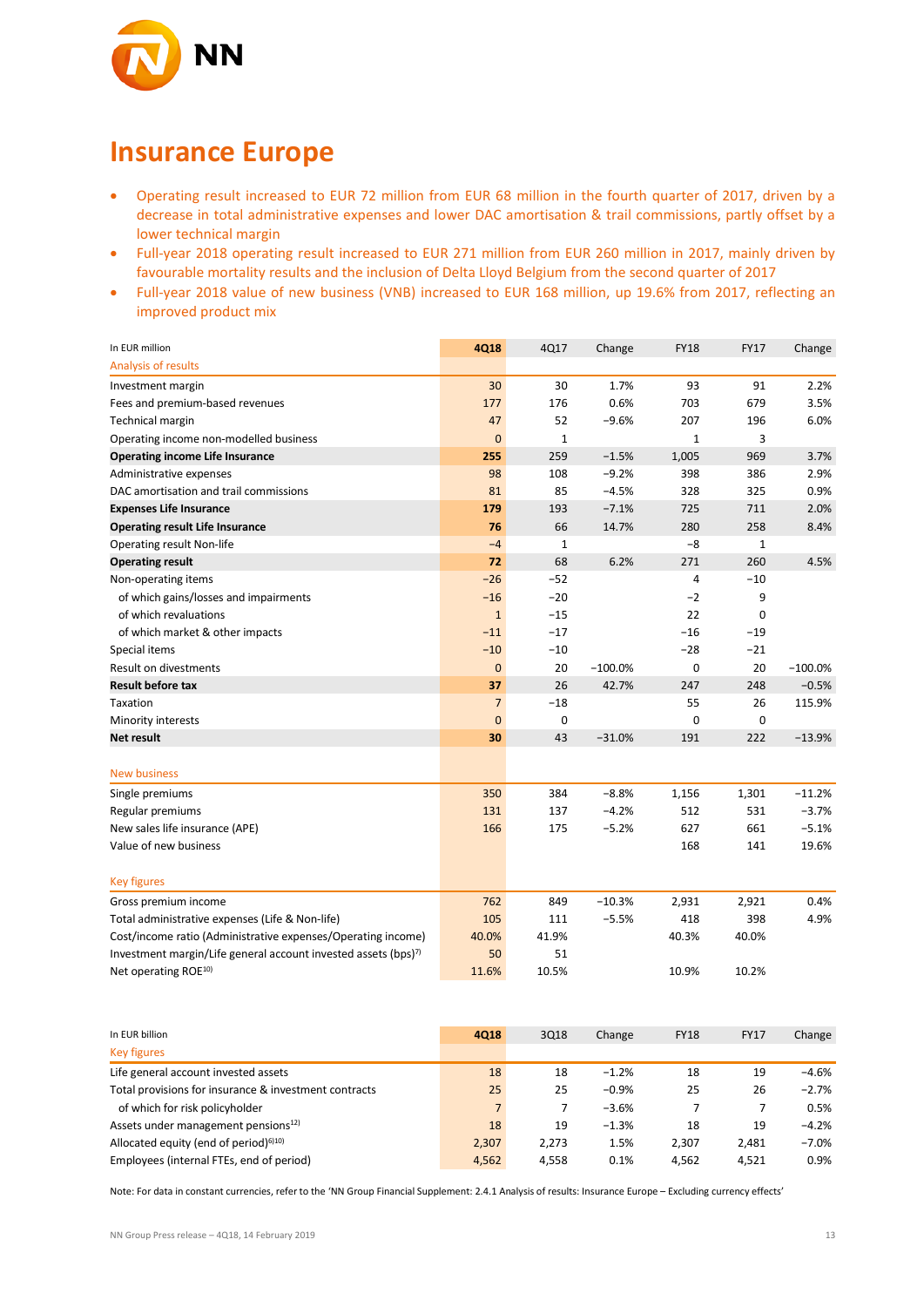

The operating result of Insurance Europe increased to EUR 72 million from EUR 68 million in the fourth quarter of 2017 driven by a decrease in total administrative expenses and lower DAC amortisation & trail commissions, partly offset by a lower technical margin.

The investment margin was stable at EUR 30 million.

Fees and premium-based revenues were broadly stable at EUR 177 million versus EUR 176 million in the fourth quarter of 2017. The current quarter reflects higher fees from a better portfolio mix, offset by negative currency impacts and adverse economic conditions in Turkey as well as the sale of Luxembourg in October 2017.

The technical margin decreased to EUR 47 million from EUR 52 million in the fourth quarter of 2017 mainly due to lower morbidity and mortality results in Belgium.

Administrative expenses decreased to EUR 98 million from EUR 108 million reflecting lower project and IT-related expenses and a reclassification of expenses from the Life to Non-life lines.

DAC amortisation and trail commissions decreased to EUR 81 million from EUR 85 million.

The result before tax increased to EUR 37 million from EUR 26 million in the fourth quarter of 2017, reflecting the higher operating result and negative fixed income revaluations in the fourth quarter of 2017, partly offset by the gain on the sale of NN Life Luxembourg in October 2017.

New sales (APE) decreased to EUR 166 million from EUR 175 million in the fourth quarter of 2017, mainly due to lower sales of savings products in Greece and Spain as well as currency impacts and adverse economic conditions in Turkey, partly offset by higher unit-linked sales in Belgium.

The full-year 2018 operating result of Insurance Europe increased to EUR 271 million from EUR 260 million in 2017, mainly driven by favourable mortality results and the inclusion of Delta Lloyd Belgium from the second quarter of 2017, partly offset by Non-life project expenses.

The full-year 2018 result before tax was broadly stable at EUR 247 million, reflecting the higher operating result and negative fixed income revaluations in 2017, partly offset by the gain on the sale of NN Life Luxembourg in October in 2017.

Full-year 2018 new sales (APE) decreased to EUR 627 million from EUR 661 million in 2017. The decrease reflects lower sales of savings products in Greece and Spain, currency impacts and adverse economic conditions in Turkey and the sale of NN Life Luxembourg in October 2017. This was partly offset by higher unit-linked sales in Belgium and the inclusion of Delta Lloyd Belgium from the second quarter of 2017.

The full-year 2018 value of new business (VNB) increased to EUR 168 million, up 19.6% from 2017, reflecting an improved product mix.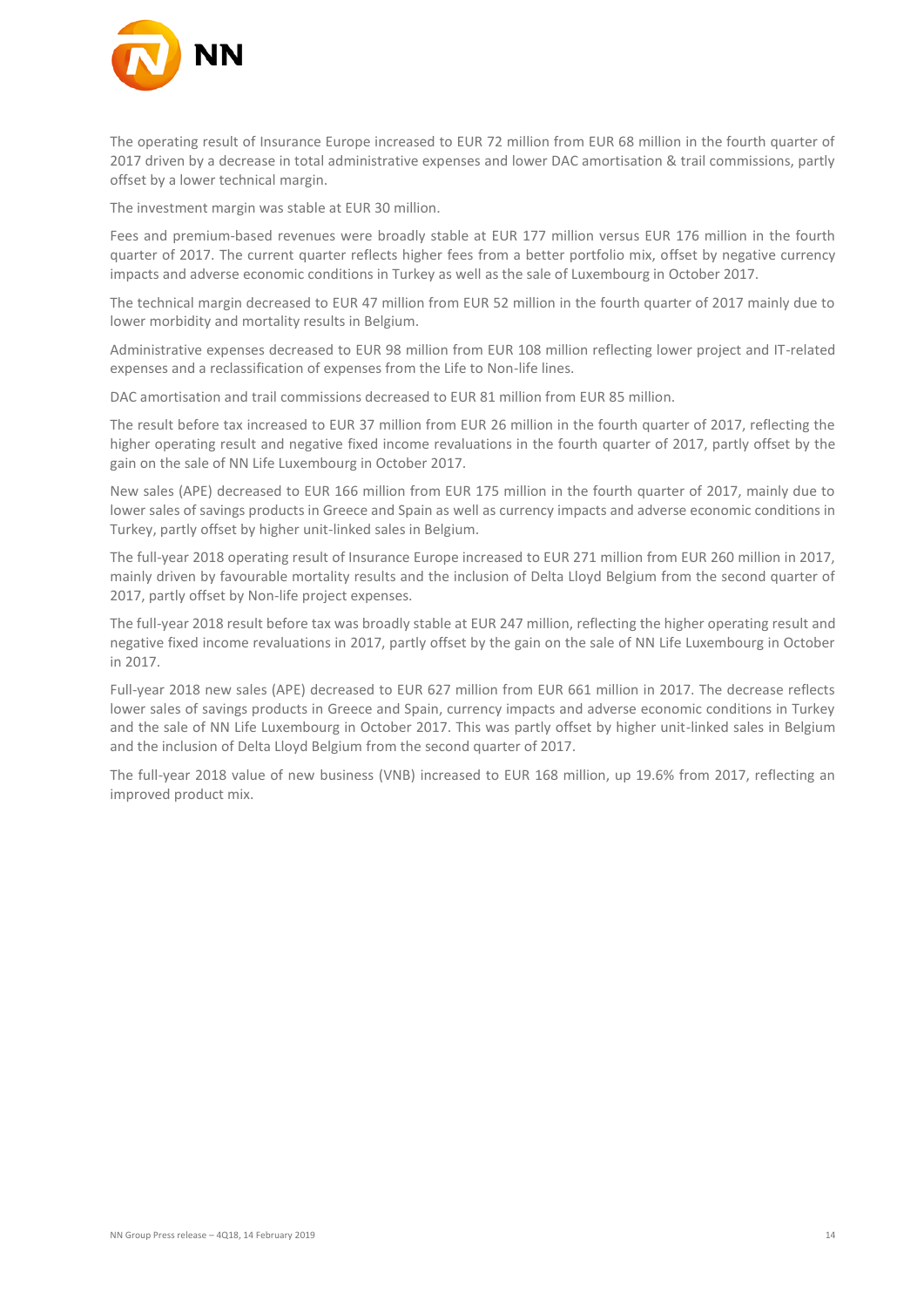

## **Japan Life**

- Operating result was EUR 29 million, up 10.7% from the fourth quarter of 2017, excluding currency effects, reflecting higher fees and premium-based revenues, partially offset by higher DAC amortisation and trail commissions
- New sales (APE) increased to EUR 206 million from EUR 171 million in the fourth quarter of 2017, mainly driven by a new COLI product launched in November 2018
- Full-year 2018 operating result was EUR 167 million, down 13.2% compared with 2017, excluding currency effects, reflecting higher DAC amortisation due to surrenders, partially offset by higher fees and premium-based revenues on higher in-force volumes
- Full-year 2018 value of new business (VNB) increased to EUR 214 million, up 10.3% from 2017, mainly driven by an improved product mix

| In EUR million                                               | 4Q18           | 4Q17        | Change   | <b>FY18</b> | <b>FY17</b> | Change   |
|--------------------------------------------------------------|----------------|-------------|----------|-------------|-------------|----------|
| Analysis of results                                          |                |             |          |             |             |          |
| Investment margin                                            | $-3$           | $-2$        |          | $-9$        | $-7$        |          |
| Fees and premium-based revenues                              | 130            | 117         | 11.0%    | 605         | 599         | 1.0%     |
| Technical margin                                             | $\mathbf{1}$   | $-3$        |          | $-1$        | 11          |          |
| Operating income non-modelled business                       | $\mathbf{0}$   | 0           |          | 0           | 0           |          |
| <b>Operating income</b>                                      | 128            | 112         | 14.2%    | 594         | 602         | $-1.4%$  |
| Administrative expenses                                      | 40             | 36          | 11.4%    | 140         | 139         | 0.6%     |
| DAC amortisation and trail commissions                       | 58             | 51          | 15.2%    | 287         | 264         | 8.8%     |
| <b>Expenses</b>                                              | 98             | 86          | 13.6%    | 427         | 403         | 6.0%     |
| <b>Operating result</b>                                      | 29             | 25          | 16.0%    | 167         | 200         | $-16.4%$ |
| Non-operating items                                          | $-9$           | $-4$        |          | $-25$       | $-11$       |          |
| of which gains/losses and impairments                        | $\mathbf 0$    | 0           |          | $-3$        | 8           |          |
| of which revaluations                                        | $-9$           | $-4$        |          | $-22$       | $-19$       |          |
| of which market & other impacts                              | $\mathbf{0}$   | 0           |          | 0           | 0           |          |
| Special items                                                | $-1$           | $\mathbf 0$ |          | $-3$        | 0           |          |
| <b>Result on divestments</b>                                 | $\overline{0}$ | $\Omega$    |          | $\mathbf 0$ | 0           |          |
| <b>Result before tax</b>                                     | 19             | 21          | $-8.7%$  | 139         | 188         | $-26.4%$ |
| Taxation                                                     | 8              | 8           | $-0.3%$  | 41          | 55          | $-24.7%$ |
| Minority interests                                           | $\overline{0}$ | 0           |          | 0           | 0           |          |
| <b>Net result</b>                                            | 12             | 13          | $-13.4%$ | 97          | 133         | $-27.1%$ |
| <b>New business</b>                                          |                |             |          |             |             |          |
| Single premiums                                              | $\mathbf{0}$   | $\mathbf 0$ |          | $\mathbf 0$ | 0           |          |
| Regular premiums                                             | 206            | 171         | 20.2%    | 751         | 762         | $-1.5%$  |
| New sales life insurance (APE)                               | 206            | 171         | 20.2%    | 751         | 762         | $-1.5%$  |
| Value of new business                                        |                |             |          | 214         | 194         | 10.3%    |
| <b>Key figures</b>                                           |                |             |          |             |             |          |
| Gross premium income                                         | 797            | 690         | 15.6%    | 3,628       | 3,470       | 4.5%     |
| Total administrative expenses                                | 40             | 36          | 11.4%    | 140         | 139         | 0.6%     |
| Cost/income ratio (Administrative expenses/Operating income) | 31.4%          | 32.2%       |          | 23.6%       | 23.1%       |          |
| Net operating ROE <sup>10)13)</sup>                          | 4.7%           | 4.4%        |          | 6.8%        | 9.0%        |          |

| In EUR billion                                        | 4018  | 3Q18  | Change  | <b>FY18</b> | <b>FY17</b> | Change  |
|-------------------------------------------------------|-------|-------|---------|-------------|-------------|---------|
| <b>Key figures</b>                                    |       |       |         |             |             |         |
| Life general account invested assets                  | 16    | 16    | 5.8%    | 16          | 14          | 17.6%   |
| Total provisions for insurance & investment contracts | 15    | 14    | 6.8%    | 15          | 13          | 19.0%   |
| of which for risk policyholder                        | 0     | 0     | $-8.4%$ | 0           | 0           | $-6.3%$ |
| Allocated equity (end of period) $610(13)$            | 2.358 | 2.124 | 11.0%   | 2.358       | 2.116       | 11.4%   |
| Employees (internal FTEs, end of period)              | 829   | 830   | $-0.1%$ | 829         | 801         | 3.5%    |

Note: For data in constant currencies, refer to the 'NN Group Financial Supplement: 2.5.1 Analysis of results: Japan Life – Excluding currency effects'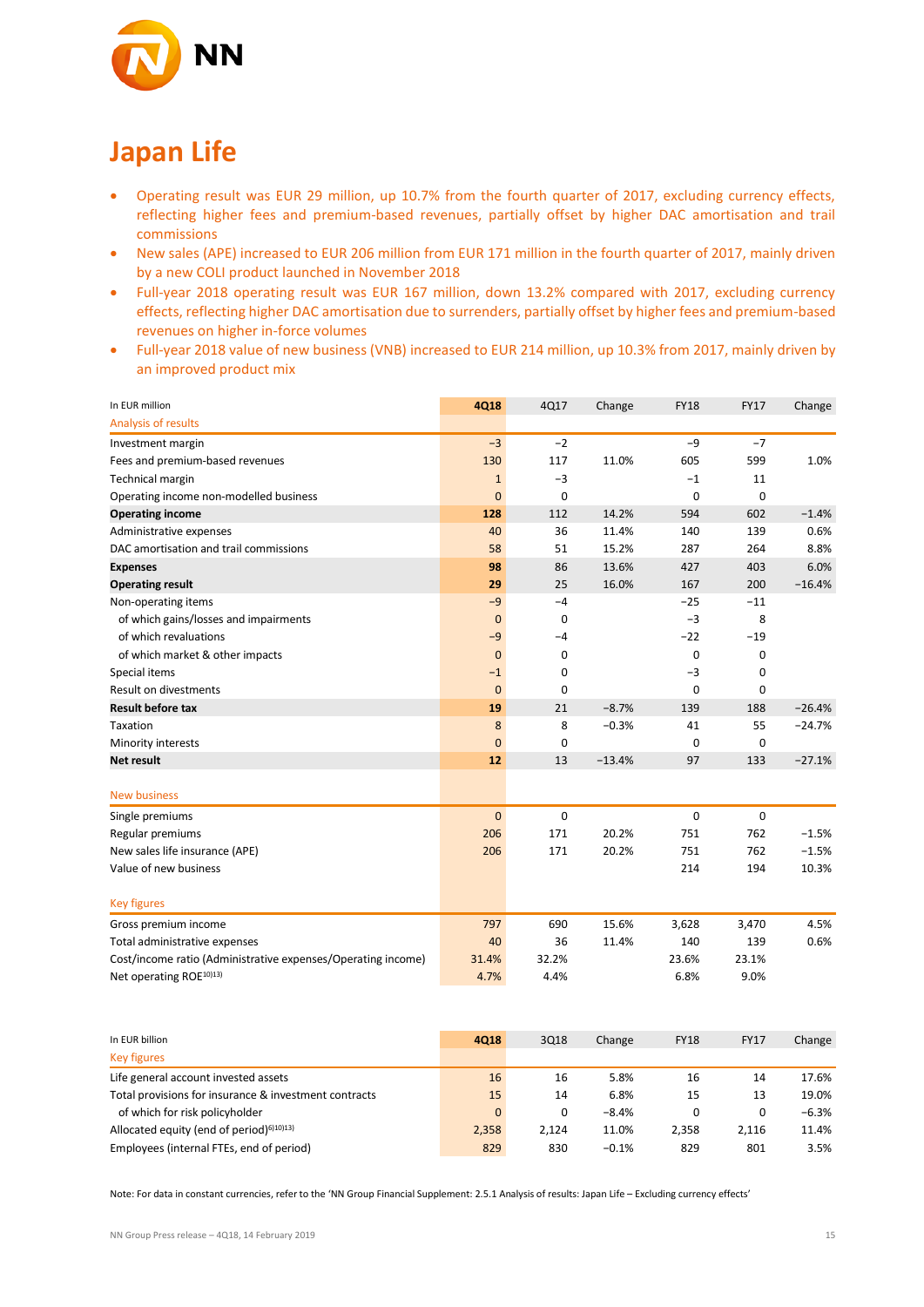

The operating result of Japan Life was EUR 29 million, up 10.7% from the fourth quarter of 2017, excluding currency effects, reflecting higher fees and premium-based revenues, partially offset by higher DAC amortisation and trail commissions.

Fees and premium-based revenues were EUR 130 million, up 6.5% from the fourth quarter of 2017, excluding currency effects, driven by higher in-force volumes.

The technical margin was EUR 1 million and increased from EUR -3 million in the fourth quarter of 2017 mainly due to higher mortality and morbidity results.

Administrative expenses were EUR 40 million, up 7.0%, excluding currency effects, from the fourth quarter of 2017, reflecting higher marketing expenses and IT-related investments to support business growth.

DAC amortisation and trail commissions were EUR 58 million, up 10.7% from the fourth quarter of 2017, excluding currency effects, reflecting increased DAC amortisation from surrenders.

The result before tax was EUR 19 million, down EUR 2 million from the fourth quarter of 2017, reflecting lower nonoperating items, partly offset by the higher operating result.

New sales (APE) were EUR 206 million, up 15.3% from the fourth quarter of 2017, excluding currency effects, driven by a new COLI product launched in November 2018.

The full-year 2018 operating result of Japan Life was EUR 167 million, down 13.2% compared with 2017, excluding currency effects. The decrease reflects higher DAC amortisation and trail commissions driven by surrenders and a lower technical margin, partially offset by higher fees and premium-based revenues on higher in-force volumes.

The full-year 2018 result before tax was EUR 139 million, down 23.3% at constant currencies from 2017, due to the lower operating result and lower non-operating items reflecting capital gains in the first quarter of 2017.

Full-year 2018 new sales (APE) were EUR 751 million, up 1.0% from 2017 at constant currencies, reflecting higher sales from the Sumitomo channel and sales from a new COLI product launched in November while competition in the COLI market continues to intensify.

The full-year 2018 value of new business (VNB) increased to EUR 214 million, up 10.3%, from 2017, mainly driven by an improved product mix.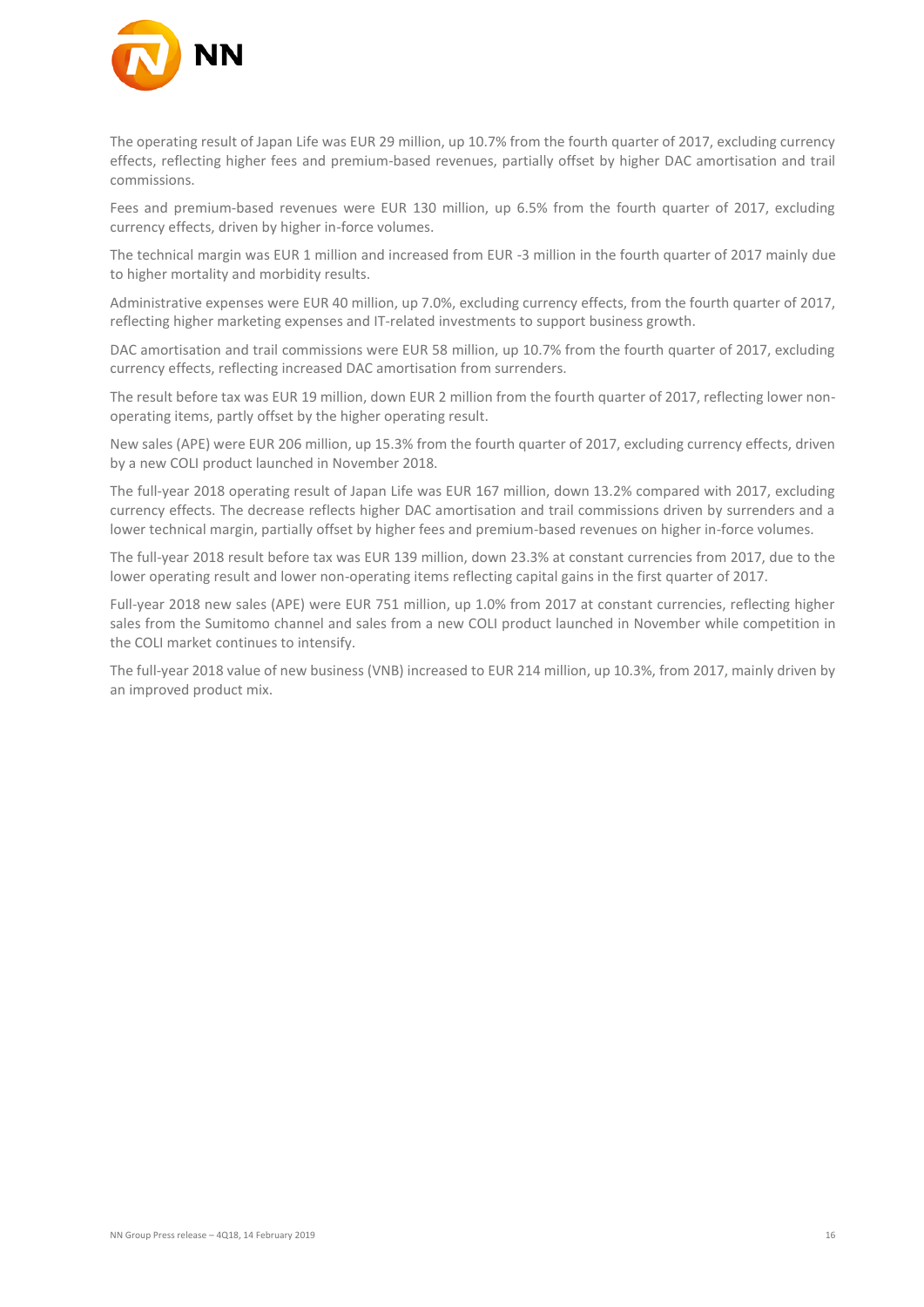

### **Asset Management**

- Total Assets under Management (AuM) increased to EUR 246 billion compared with EUR 238 billion at the end of the third quarter of 2018
- Operating result decreased to EUR 30 million from EUR 46 million in the fourth quarter of 2017 due to lower fees, partly compensated by a decrease in administrative expenses
- Full-year 2018 operating result decreased to EUR 155 million from EUR 161 million in 2017 due to lower fees, partly compensated by lower administrative expenses

| In EUR million                                               | 4Q18           | 4Q17        | Change   | <b>FY18</b> | <b>FY17</b> | Change   |
|--------------------------------------------------------------|----------------|-------------|----------|-------------|-------------|----------|
| Analysis of results                                          |                |             |          |             |             |          |
| Investment income                                            | $\mathbf{0}$   | $\mathbf 0$ |          | $-1$        | $\mathbf 0$ |          |
| Fees                                                         | 123            | 143         | $-14.0%$ | 508         | 530         | $-4.2%$  |
| <b>Operating income</b>                                      | 123            | 143         | $-14.0%$ | 507         | 530         | $-4.3%$  |
| <b>Administrative expenses</b>                               | 93             | 97          | $-4.5%$  | 352         | 369         | $-4.4%$  |
| <b>Operating result</b>                                      | 30             | 46          | $-34.2%$ | 155         | 161         | $-3.9%$  |
| Non-operating items                                          | $\mathbf{0}$   | 0           |          | 0           | 0           |          |
| of which gains/losses and impairments                        | 0              | $\Omega$    |          | 0           | 0           |          |
| of which revaluations                                        | $\mathbf{0}$   | 0           |          | $\mathbf 0$ | 0           |          |
| of which market & other impacts                              | $\mathbf{0}$   | $\Omega$    |          | $\mathbf 0$ | 0           |          |
| Special items                                                | $-15$          | $-15$       |          | $-31$       | $-22$       |          |
| Result on divestments                                        | $\mathbf{0}$   | 0           |          | $\mathbf 0$ | 0           |          |
| <b>Result before tax</b>                                     | 15             | 31          | $-49.9%$ | 123         | 139         | $-11.1%$ |
| Taxation                                                     | $\overline{4}$ | 6           | $-24.4%$ | 29          | 32          | $-7.0%$  |
| Minority interests                                           | $\mathbf{0}$   | 0           |          | 0           | 0           |          |
| Net result                                                   | 11             | 25          | $-55.4%$ | 94          | 107         | $-12.3%$ |
|                                                              |                |             |          |             |             |          |
| <b>Key figures</b>                                           |                |             |          |             |             |          |
| Total administrative expenses                                | 93             | 97          | $-4.5%$  | 352         | 369         | $-4.4%$  |
| Cost/income ratio (Administrative expenses/Operating income) | 75.6%          | 68.1%       |          | 69.5%       | 69.6%       |          |
| Fees/average Assets under Management (in bps)                | 20             | 23          |          | 21          | 24          |          |
| Net operating ROE <sup>10)</sup>                             | 22.8%          | 30.2%       |          | 27.6%       | 27.7%       |          |
|                                                              |                |             |          |             |             |          |
|                                                              |                |             |          |             |             |          |
|                                                              |                |             |          |             |             |          |

| In EUR billion                                    | <b>4Q18</b>  | 3Q18        | Change  | <b>FY18</b> | <b>FY17</b> | Change   |
|---------------------------------------------------|--------------|-------------|---------|-------------|-------------|----------|
| <b>Key figures</b>                                |              |             |         |             |             |          |
| Assets under Management                           | 246          | 238         | 3.3%    | 246         | 246         | $-0.1%$  |
| Allocated equity (end of period) <sup>6)10)</sup> | 371          | 409         | $-9.4%$ | 371         | 447         | $-17.0%$ |
| Employees (internal FTEs, end of period)          | 982          | 1,030       | $-4.6%$ | 982         | 1,171       | $-16.1%$ |
| In EUR billion                                    |              |             |         |             |             |          |
| AuM roll-forward                                  |              |             |         |             |             |          |
| <b>Beginning of period</b>                        | 238          | 240         | $-0.7%$ | 246         | 195         | 26.5%    |
| Net inflow                                        | $\mathbf{0}$ | $-1$        |         | $-6$        | 0           |          |
| Acquisition / Divestments / Transfers             | 10           | 0           |         | 7           | 52          |          |
| Market performance (incl. FX impact) and Other    | $-2$         | $\mathbf 0$ |         | $-1$        | 0           |          |
| <b>End of period</b>                              | 246          | 238         | 3.3%    | 246         | 246         | $-0.1\%$ |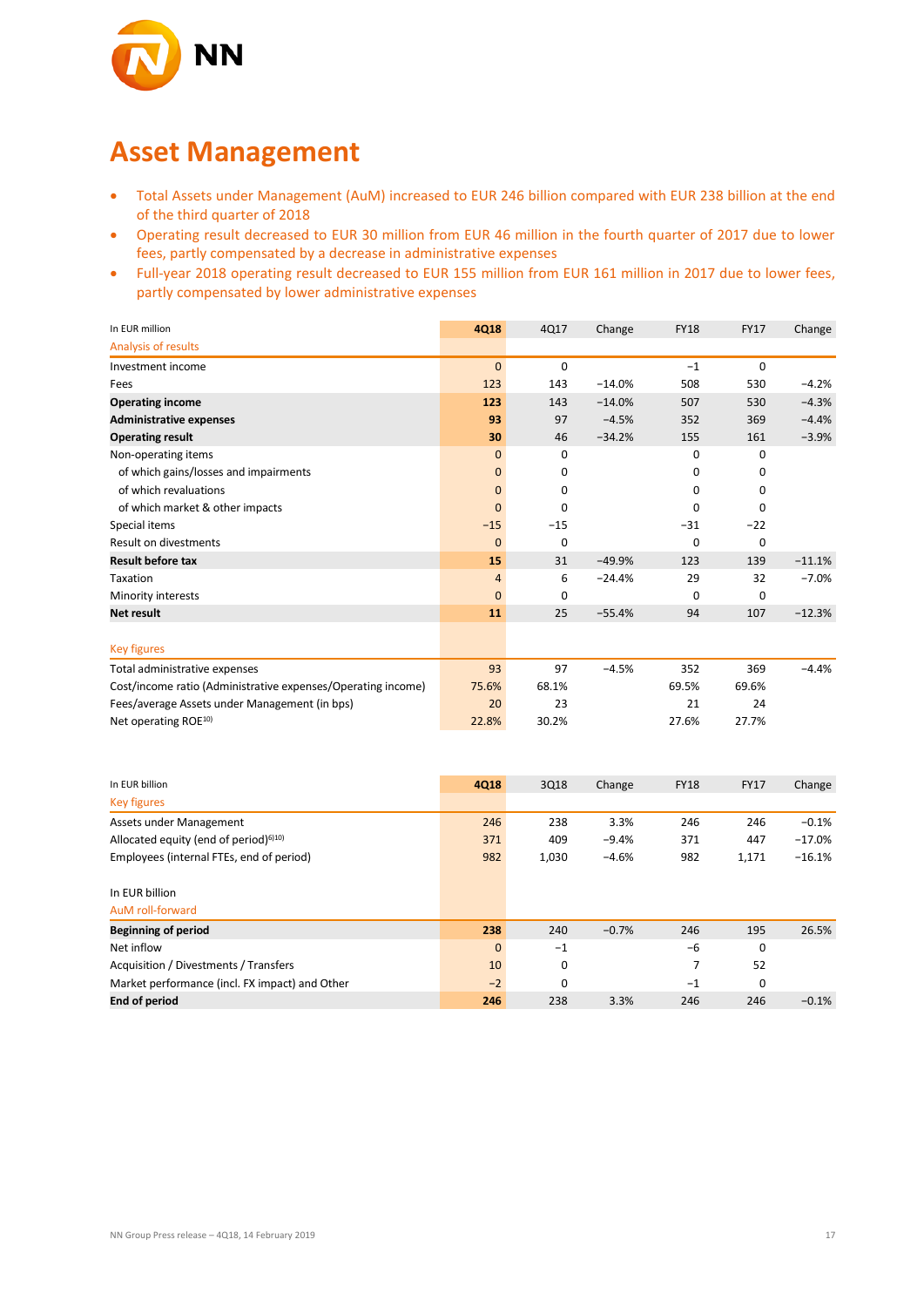

Total Assets under Management (AuM) at Asset Management increased to EUR 246 billion at the end of the fourth quarter of 2018 from EUR 238 billion at the end of the third quarter of 2018. The increase reflects a EUR 9.9 billion transfer of Delta Lloyd mortgages from NN Bank to NN Investment Partners, net inflows of EUR 0.2 billion in Proprietary and Other Affiliates, partly offset by negative market performance of EUR 2.2 billion.

The operating result decreased to EUR 30 million from EUR 46 million in the fourth quarter of 2017 due to lower fees, partly compensated by a decrease of administrative expense.

Fees were EUR 123 million, down from EUR 143 million in the fourth quarter of 2017, which included EUR 10 million of non-recurring performance fees. The decrease also reflects lower average AuM, a change in the asset mix and fee pressure.

Administrative expenses decreased to EUR 93 million from EUR 97 million in the fourth quarter of 2017, driven by the synergy benefits from the integration of Delta Lloyd Asset Management as well as expense reductions, partly offset by investments in growth initiatives.

The fourth-quarter result before tax decreased to EUR 15 million compared with EUR 31 million in the fourth quarter of 2017 due to the lower operating result.

The full-year 2018 operating result was EUR 155 million compared with EUR 161 million in 2017. This decrease reflects lower fees, due to lower average AuM, a change in the asset mix and fee pressure, as well as EUR 10 million of non-recurring performance fees in 2017, partly offset by lower administrative expenses.

The full-year 2018 result before tax decreased to EUR 123 million from EUR 139 million in 2017 due to the lower operating result and higher special items reflecting restructuring expenses.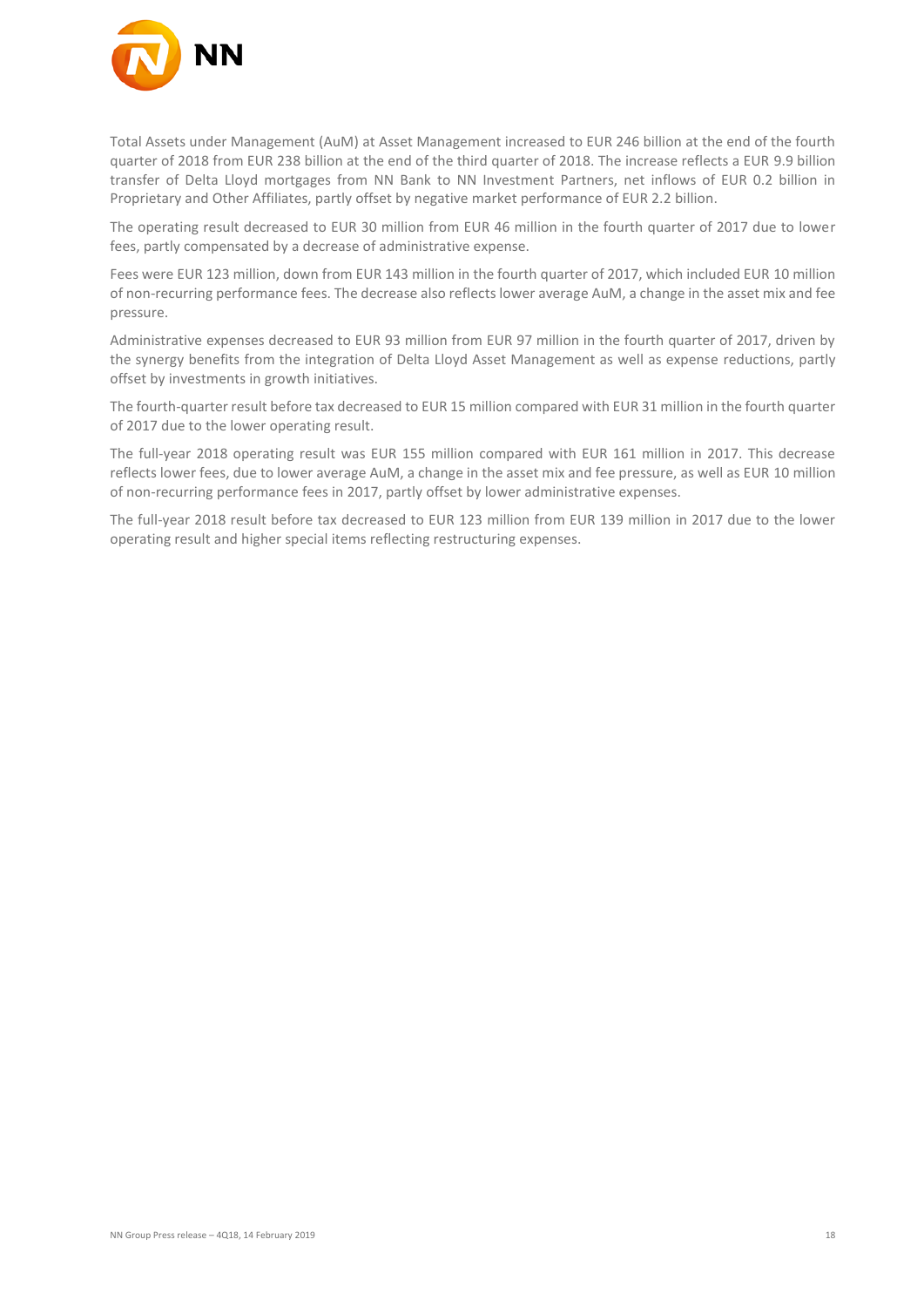

### **Other**

- Operating result decreased to EUR -20 million from EUR 11 million in the fourth quarter of 2017, due to a lower holding result and lower operating results of the reinsurance and banking businesses
- Operating result of the reinsurance business decreased to EUR 2 million from EUR 9 million in the fourth quarter of 2017, mainly reflecting lower underwriting results
- Operating result of the banking business decreased to EUR 28 million from EUR 32 million in the fourth quarter of 2017, mainly reflecting continuing pressure on the interest margin, partly compensated by lower administrative expenses and lower risk costs
- Full-year 2018 operating result was EUR -33 million compared with EUR 40 million in 2017, which benefited from non-recurring items for a total amount of EUR 32 million, while 2018 reflects EUR -44 million of non-recurring items

| In EUR million                                         | 4Q18           | 4Q17        | Change    | <b>FY18</b>    | <b>FY17</b> | Change   |
|--------------------------------------------------------|----------------|-------------|-----------|----------------|-------------|----------|
| Analysis of results                                    |                |             |           |                |             |          |
| Interest on hybrids and debt <sup>14)</sup>            | $-27$          | $-31$       |           | $-108$         | $-130$      |          |
| Investment income and fees                             | 24             | 29          | $-18.4%$  | 96             | 102         | $-6.6%$  |
| Holding expenses                                       | $-49$          | $-30$       |           | $-156$         | $-121$      |          |
| Amortisation of intangible assets                      | $\mathbf{0}$   | $\mathbf 0$ |           | $-1$           | $-2$        |          |
| <b>Holding result</b>                                  | $-52$          | $-31$       |           | $-170$         | $-150$      |          |
| Operating result reinsurance business                  | $\overline{2}$ | 9           | $-73.6%$  | $-12$          | 43          |          |
| Operating result banking business                      | 28             | 32          | $-11.7%$  | 128            | 124         | 3.5%     |
| Other results                                          | $\overline{2}$ | 3           | $-14.0%$  | 21             | 23          | $-11.3%$ |
| <b>Operating result</b>                                | $-20$          | 11          |           | $-33$          | 40          |          |
| Non-operating items                                    | $-2$           | 7           |           | $-11$          | 51          |          |
| of which gains/losses and impairments                  | $\mathbf{0}$   | 10          | $-96.0%$  | 7              | 48          | $-85.3%$ |
| of which revaluations                                  | $\mathbf{0}$   | $-3$        |           | $-3$           | 4           |          |
| of which market & other impacts                        | $-3$           | $\Omega$    |           | $-15$          | 0           |          |
| Special items                                          | $-25$          | $-51$       |           | $-104$         | $-129$      |          |
| Amortisation and impairment of acquisition intangibles | $-885$         | $-33$       |           | $-984$         | $-99$       |          |
| Result on divestments                                  | $\mathbf{0}$   | 9           | $-100.0%$ | $\overline{a}$ | $-170$      |          |
| <b>Result before tax</b>                               | $-932$         | $-57$       |           | $-1,129$       | $-306$      |          |
| Taxation                                               | 14             | $-21$       |           | $-36$          | $-45$       |          |
| Minority interests                                     | $\mathbf{0}$   | 0           |           | $\mathbf 0$    | 0           |          |
| Net result                                             | $-946$         | $-36$       |           | $-1,093$       | $-261$      |          |
|                                                        |                |             |           |                |             |          |
| <b>Key figures</b>                                     |                |             |           |                |             |          |
| Total administrative expenses                          | 107            | 92          | 16.3%     | 373            | 347         | 7.4%     |
| of which reinsurance business                          | $\overline{2}$ | 3           | $-25.0%$  | 9              | 13          | $-32.5%$ |
| of which banking business                              | 56             | 60          | $-5.8%$   | 206            | 214         | $-4.0%$  |
| of which corporate/holding                             | 49             | 29          | 65.7%     | 158            | 120         | 32.3%    |
| Net operating ROE banking business <sup>15)</sup>      | 11.1%          | 13.6%       |           | 13.1%          | 15.0%       |          |

| In EUR billion                                    | 4018  | 3018  | Change | <b>FY18</b> | <b>FY17</b> | Change |
|---------------------------------------------------|-------|-------|--------|-------------|-------------|--------|
| Key figures                                       |       |       |        |             |             |        |
| NN Bank common equity Tier 1 ratio <sup>16)</sup> | 16.3% | 16.4% |        | 16.3%       | 15.2%       |        |
| Total assets banking business                     | 22    | 22    | 0.3%   | 22          |             | 1.2%   |
| Employees (internal FTEs, end of period)          | 2,455 | 2.441 | 0.5%   | 2.455       | 2.674       | -8.2%  |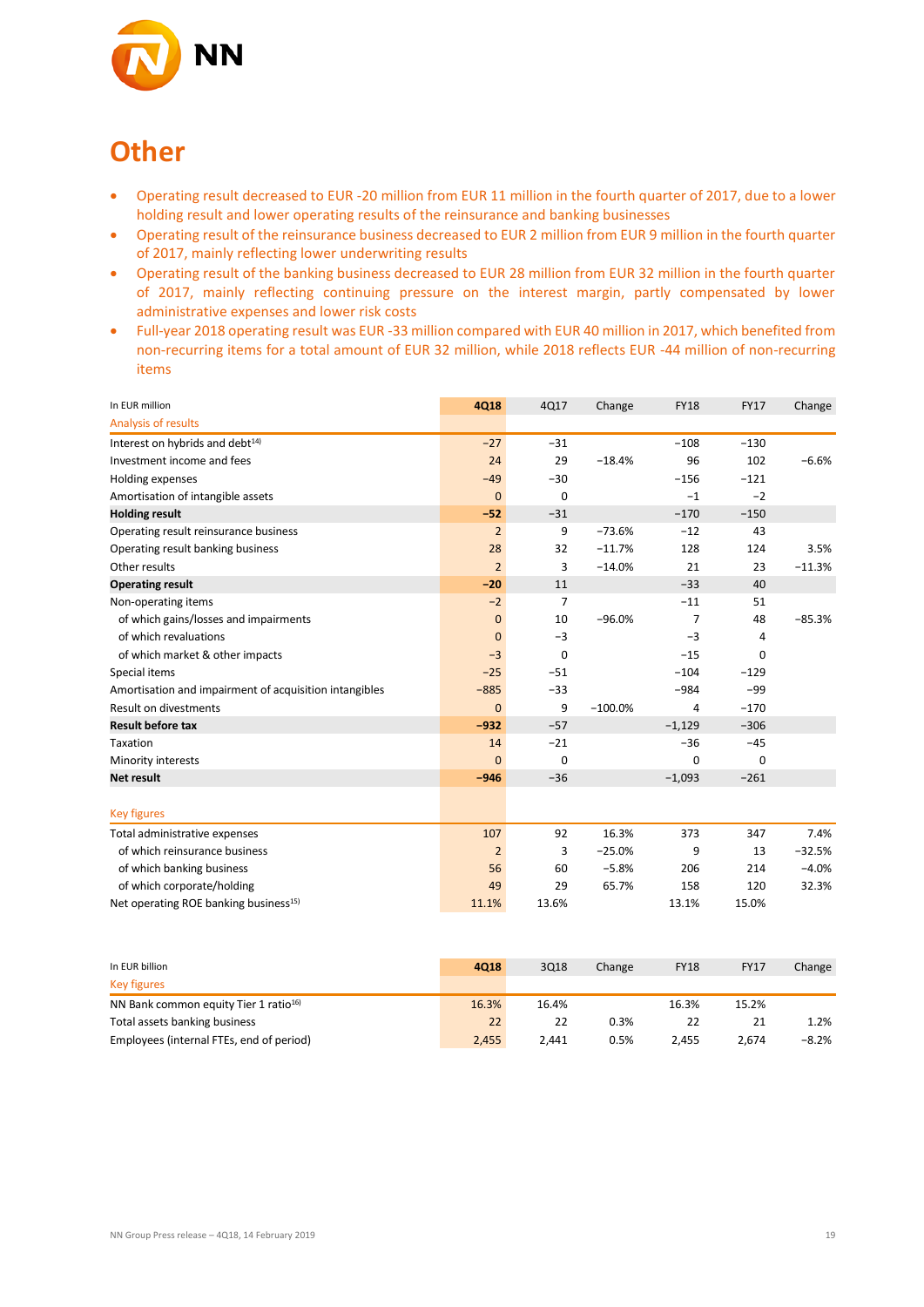

The operating result of the segment Other decreased to EUR -20 million from EUR 11 million in the fourth quarter of 2017, due to a lower holding result and lower operating results of the reinsurance and banking businesses.

The holding result decreased to EUR -52 million from EUR -31 million in the fourth quarter of 2017. Holding expenses increased to EUR 49 million from EUR 30 million in the fourth quarter of 2017, reflecting a EUR 10 million nonrecurring item and a revised method for charging head office expenses to the segments, partly compensated by a decrease of administrative expenses.

The operating result of the reinsurance business was EUR 2 million compared with EUR 9 million in the fourth quarter of 2017, mainly reflecting lower underwriting results.

The operating result of the banking business decreased to EUR 28 million from EUR 32 million in the fourth quarter of 2017. This mainly reflects continuing pressure on the interest margin, partly compensated by lower administrative expenses and lower risk costs.

The result before tax of the segment Other decreased to EUR -932 million from EUR -57 million in the fourth quarter of 2017. This decrease was mainly due to the EUR 852 million impairment of goodwill as well as the lower operating result, partly compensated by lower special items related to restructuring expenses.

The full-year 2018 operating result of the segment Other was EUR -33 million compared with EUR 40 million in 2017, which benefited from non-recurring items for a total amount of EUR 32 million. The full-year 2018 operating result includes EUR -44 million of non-recurring items.

The full-year 2018 holding result decreased to EUR -170 million from EUR -150 million in 2017, mainly due to higher holding expenses and lower investment income and fees, partly compensated by lower interest on hybrids and debt following the redemption of EUR 476 million subordinated notes in May 2017 and EUR 575 million senior notes in November 2017. The higher holding expenses mainly reflect EUR 17 million non-recurring items, a revised method for charging head office expenses to the segments and the inclusion of Delta Lloyd from the second quarter of 2017, partly offset by expense reductions.

The full-year 2018 operating result of the reinsurance business was EUR -12 million compared with EUR 43 million in 2017, which benefited from EUR 16 million of non-recurring items. This mainly reflects the EUR 33 million impact of the January storm as well as a EUR 8 million claim from a legacy reinsurance portfolio, partly offset by positive hedge-related result on the VA Europe portfolio.

The full-year 2018 operating result of the banking business increased to EUR 128 million from EUR 124 million in 2017, mainly driven by the inclusion of Delta Lloyd from the second quarter of 2017, lower administrative expenses and lower risk costs, partly offset by a lower interest result.

Other results for 2018 were EUR 21 million, compared with EUR 23 million in 2017, which included a EUR 16 million provision release, while 2018 includes a provision release of EUR 14 million, both related to a legacy entity.

The full-year 2018 result before tax of the segment Other was EUR -1,129 million compared with EUR -306 million in 2017, which included a provision related to ING Australia Holdings, a realised gain on Delta Lloyd shares, a gain on the sale of the equity portfolio for rebalancing the assets of NN Re as well as a gain on the sale of Mandema & Partners. The full-year 2018 result before tax mainly reflects the EUR 852 million impairment of goodwill related to Delta Lloyd Life, a lower operating result of the reinsurance business and higher holding expenses, partly compensated by lower special items related to restructuring expenses.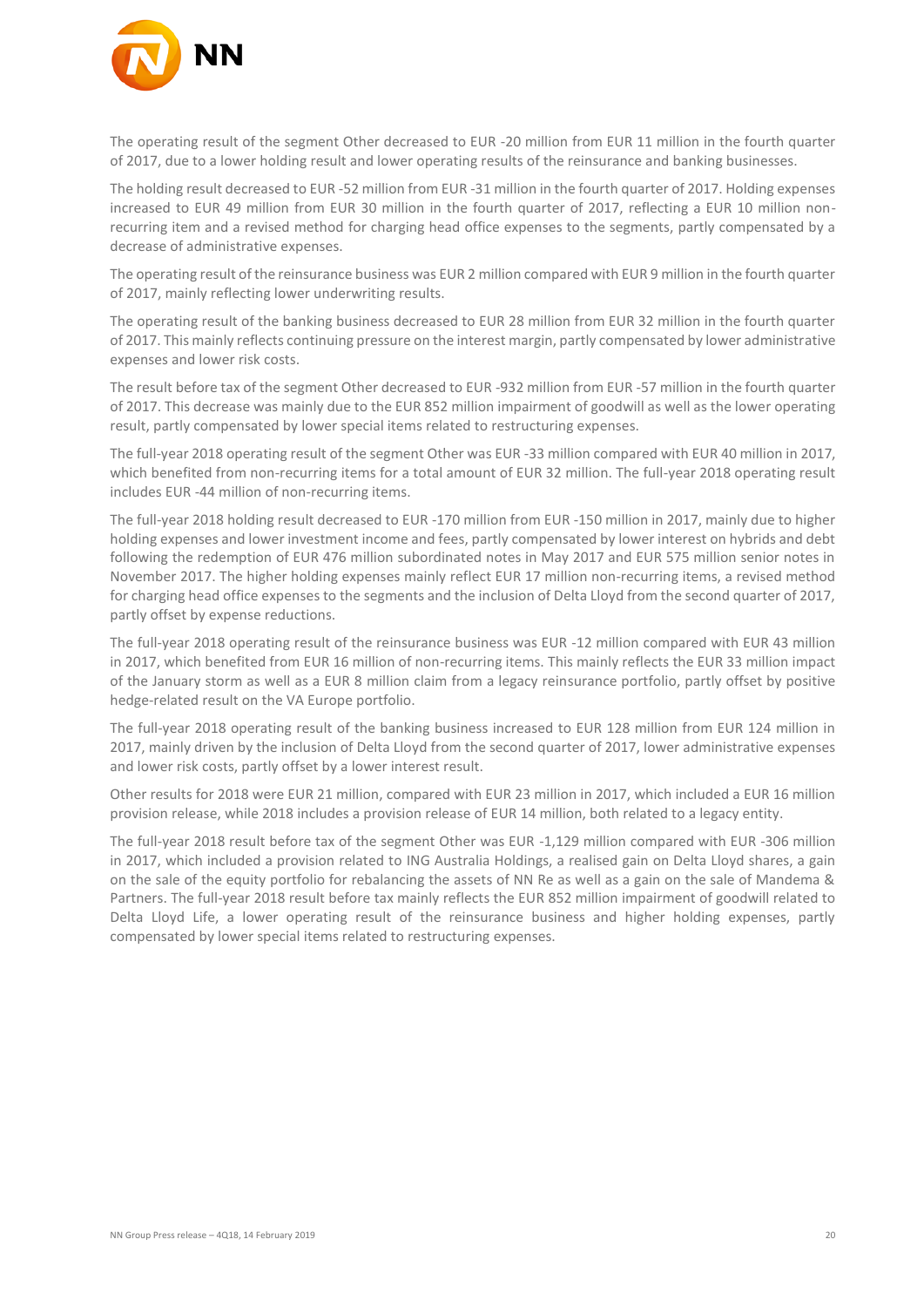

# **Japan Closed Block VA**

- Result before tax was EUR -11 million compared with EUR -3 million in the fourth quarter of 2017, reflecting hedge-related results
- Portfolio run-off resulted in a 16.5% decrease in the number of policies compared with the third quarter of 2018
- Full-year 2018 result before tax was EUR 1 million, reflecting the operating result partly offset by a hedge-related loss

| In EUR million                         | 4Q18           | 4Q17           | Change   | <b>FY18</b>  | <b>FY17</b> | Change   |
|----------------------------------------|----------------|----------------|----------|--------------|-------------|----------|
| Analysis of results                    |                |                |          |              |             |          |
| Investment margin                      | $-1$           | $-1$           |          | $-2$         | $-2$        |          |
| Fees and premium-based revenues        | 5              | 7              | $-36.7%$ | 23           | 39          | $-40.8%$ |
| Technical margin                       | 0              | 0              |          | 0            | 0           |          |
| Operating income non-modelled business | 0              | 0              |          | 0            | 0           |          |
| <b>Operating income</b>                | 4              | $\overline{7}$ | $-41.0%$ | 21           | 37          | $-43.4%$ |
| Administrative expenses                | $\overline{2}$ | 3              | $-29.2%$ | 9            | 12          | $-30.2%$ |
| DAC amortisation and trail commissions | $\mathbf{1}$   | 1              | $-35.9%$ | 3            | 5           | $-36.1%$ |
| <b>Expenses</b>                        | 3              | 4              | $-30.9%$ | 12           | 17          | $-31.8%$ |
| <b>Operating result</b>                | 1              | 3              | $-55.2%$ | 9            | 20          | $-53.5%$ |
| Non-operating items                    | $-13$          | $-6$           |          | $-8$         | $-29$       |          |
| of which gains/losses and impairments  | $\Omega$       | $\Omega$       |          | 0            | 0           |          |
| of which revaluations                  | $\mathbf{0}$   | 0              |          | 0            | 0           |          |
| of which market & other impacts        | $-13$          | -6             |          | $-8$         | $-29$       |          |
| Special items                          | 0              | 0              |          | 0            | 0           |          |
| Result on divestments                  | $\mathbf{0}$   | $\Omega$       |          | 0            | 0           |          |
| <b>Result before tax</b>               | $-11$          | $-3$           |          | $\mathbf{1}$ | $-9$        |          |
| Taxation                               | 3              | $-1$           |          | 6            | $-2$        |          |
| Minority interests                     | $\mathbf{0}$   | 0              |          | 0            | 0           |          |
| Net result                             | $-14$          | $-2$           |          | $-5$         | $-7$        |          |

| In EUR million            | 4Q18   | 3Q18   | Change   | <b>FY18</b> | <b>FY17</b> | Change   |
|---------------------------|--------|--------|----------|-------------|-------------|----------|
| <b>Key figures</b>        |        |        |          |             |             |          |
| Allocated equity $10$     | 198    | 241    | $-17.6%$ | 198         | 351         | $-43.6%$ |
| Account value             | 2,355  | 2,853  | $-17.5%$ | 2,355       | 4,755       | $-50.5%$ |
| Net Amount at Risk        | 175    | 38     |          | 175         | 25          |          |
| <b>IFRS Reserves</b>      | 285    | 157    | 81.5%    | 285         | 188         | 51.7%    |
| Number of policies        | 34.436 | 41,224 | $-16.5%$ | 34,436      | 81,808      | $-57.9%$ |
| Employees (internal FTEs) | 39     | 41     | $-4.9%$  | 39          | 46          | $-15.2%$ |

Note: For data in constant currencies, refer to the 'NN Group Financial Supplement: 2.8.1 Analysis of results: Japan Closed block VA – Excluding currency effects'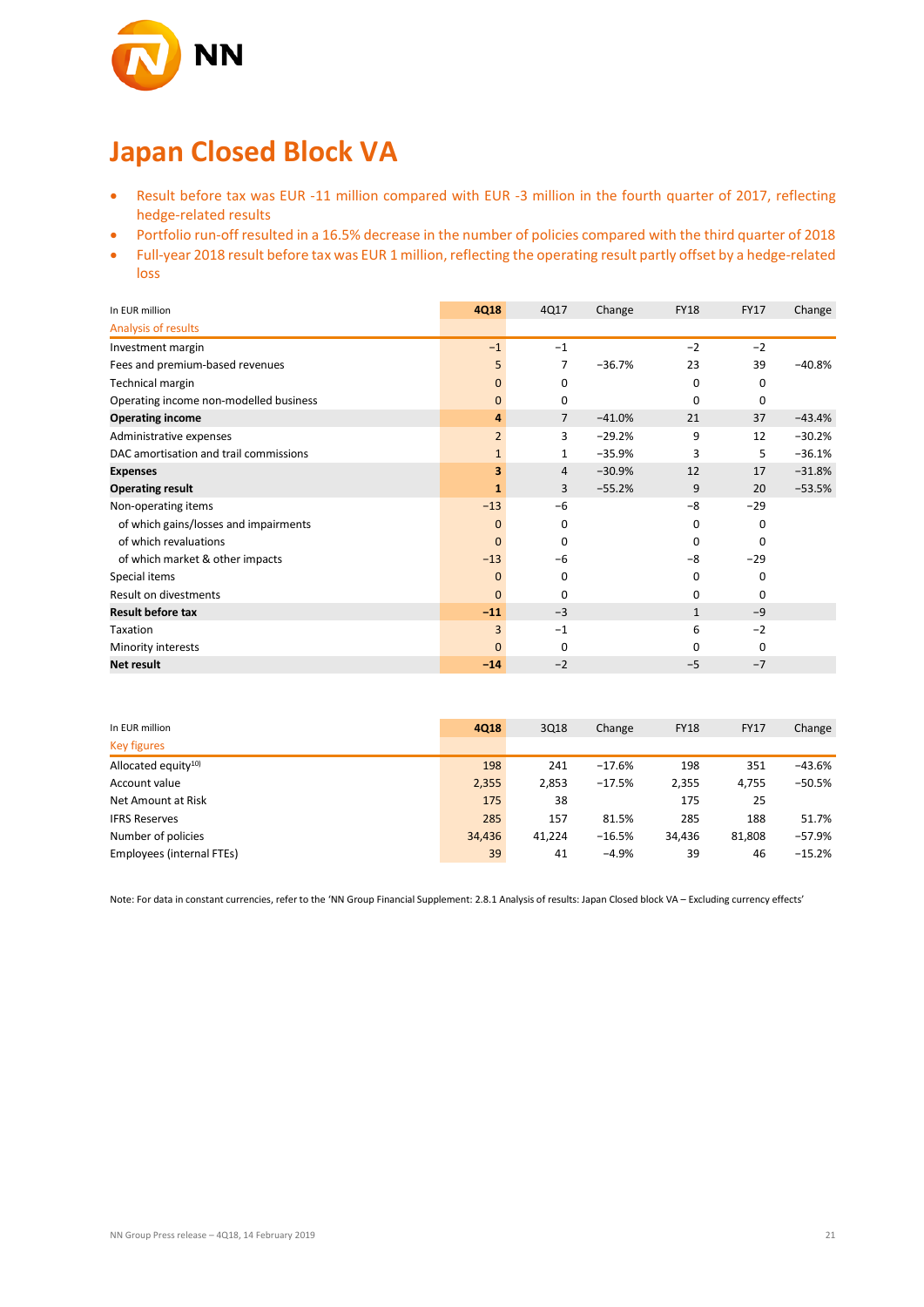

The result before tax of Japan Closed Block VA was EUR -11 million versus EUR -3 million in the fourth quarter of 2017, reflecting a hedge-related loss and a lower operating result.

The operating result decreased to EUR 1 million from EUR 3 million in the fourth quarter of 2017, as fees and premium-based revenues declined due to the run-off of the portfolio.

Fees and premium-based revenues were EUR 5 million, down 39.0% from the fourth quarter of 2017, excluding currency effects, mainly due to a lower account value reflecting a decreasing number of policies.

Administrative expenses decreased to EUR 2 million.

Market and other impacts were EUR -13 million compared with EUR -6 million in the fourth quarter of 2017, reflecting a hedge-related loss driven by market volatility.

The Net Amount at Risk in the Japan Closed Block VA increased to EUR 175 million from EUR 38 million in the third quarter of 2018 and from EUR 25 million in the fourth quarter of 2017, primarily as a result of equity market movements.

The full-year 2018 result before tax was EUR 1 million compared with EUR -9 million in the same period a year ago, reflecting a lower hedge-related loss, partly offset by a lower operating result.

The full-year 2018 operating result before tax was EUR 9 million compared with EUR 20 million in 2017, mainly due to lower fees and premium-based revenues driven by the run-off of the portfolio.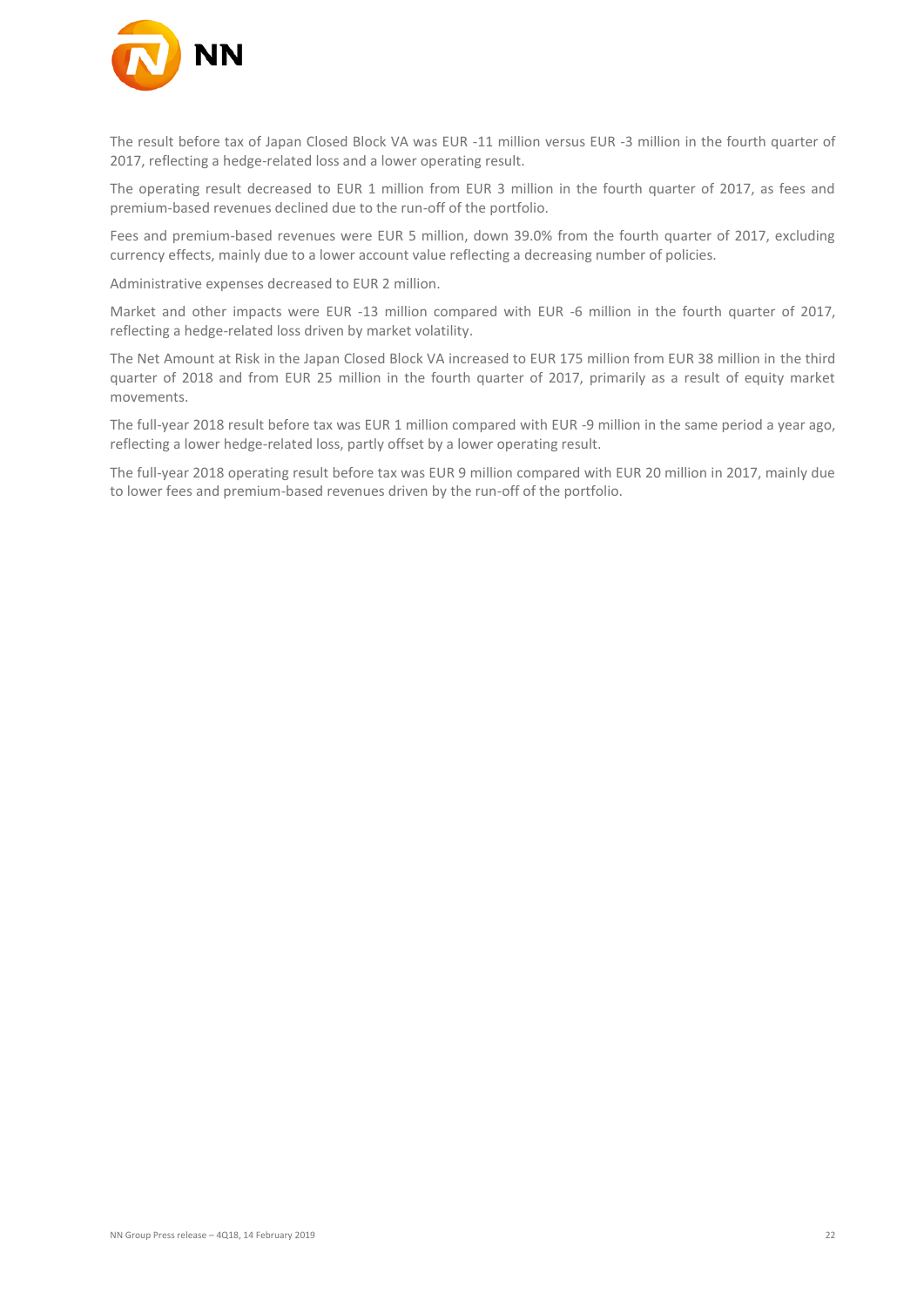

### **Consolidated Balance Sheet**

- Total assets of NN Group decreased by EUR 0.6 billion compared with the third quarter of 2018 to EUR 224.2 billion, reflecting lower market values of investments for risk of policyholders and the goodwill impairment, partly offset by an increase in loans
- Shareholders' equity decreased by EUR 0.2 billion to EUR 22.8 billion, reflecting the net result for the quarter, partly offset by net positive revaluations

| in EUR million                                        | 31 Dec 18 | 30 Sep 18 | 31 Dec 1717) |                                                            | 31 Dec 18 | 30 Sep 18 | 31 Dec 17 <sup>17)</sup> |
|-------------------------------------------------------|-----------|-----------|--------------|------------------------------------------------------------|-----------|-----------|--------------------------|
|                                                       |           |           |              |                                                            |           |           |                          |
| <b>Assets</b>                                         |           |           |              | <b>Equity and liabilities</b>                              |           |           |                          |
| Cash and cash equivalents                             | 8,886     | 8,540     | 9,383        | Shareholders' equity (parent)                              | 22,850    | 23,014    | 22,718                   |
| Financial assets at fair value through profit or loss |           |           |              | Minority interests                                         | 234       | 269       | 317                      |
| - investments for risk of policyholders               | 30,230    | 32,095    | 33,508       | Undated subordinated notes                                 | 1,764     | 1,764     | 1,764                    |
| - non-trading derivatives                             | 5,096     | 4,385     | 5,116        | <b>Total equity</b>                                        | 24,848    | 25,047    | 24,799                   |
| - designated as at fair value through profit or loss  | 722       | 830       | 934          | Subordinated debt                                          | 2,445     | 2,451     | 2,468                    |
| Available-for-sale investments                        | 104,329   | 104,524   | 104,982      | Debt securities issued                                     | 1,990     | 1,989     | 1,988                    |
| Loans                                                 | 58,903    | 57,427    | 56,043       | Other borrowed funds                                       | 5,717     | 5,467     | 6,044                    |
| Reinsurance contracts                                 | 1,010     | 1,007     | 880          | Insurance and investment contracts                         | 161,118   | 162,201   | 163,639                  |
| Associates and joint ventures                         | 5,000     | 5,092     | 3,450        | Customer deposits and other funds on deposit               | 14,729    | 14,949    | 14,434                   |
| Real estate investments                               | 2,374     | 2,368     | 3,582        | Financial liabilities at fair value through profit or loss |           |           |                          |
| Property and equipment                                | 151       | 154       | 150          | - non-trading derivatives                                  | 2,163     | 2,458     | 2,305                    |
| Intangible assets                                     | 863       | 1,739     | 1,841        | Deferred tax liabilities                                   | 1,809     | 1,740     | 1,830                    |
| Deferred acquisition costs                            | 1,843     | 1,788     | 1,691        | Other liabilities                                          | 9,427     | 8,490     | 9,555                    |
| Deferred tax assets                                   | 131       | 118       | 125          |                                                            |           |           |                          |
| Other assets                                          | 4,708     | 4,725     | 5,377        | <b>Total liabilities</b>                                   | 199,398   | 199,745   | 202,263                  |
| <b>Total assets</b>                                   | 224,246   | 224,792   | 227,062      | <b>Total equity and liabilities</b>                        | 224,246   | 224,792   | 227,062                  |

# **Assets**

#### **Investments for the risk of policyholders**

Investments for the risk of policyholders decreased by EUR 1.9 billion in the fourth quarter to EUR 30.2 billion, mainly due to the negative revaluations of equity investments and the run-off of Japan Closed Block VA.

#### **Available for sale investments**

Available for sale investments remain stable at EUR 104.3 billion, the negative revaluations of Equity securities during the quarter and sales of Debt securities were offset by positive currency impacts from the appreciation of the Japanese Yen against the Euro.

#### **Loans**

Loans increased by EUR 1.5 billion, largely reflecting net investments in mortgages.

#### **Intangible assets**

Intangible assets decreased by EUR 0.9 billion reflecting the impairment of goodwill for Delta Lloyd Life.

### **Liabilities**

#### **Insurance and investment contracts**

Insurance and investment contracts decreased to EUR 161.1 billion reflecting the aforementioned decrease of investments for risk of policyholders.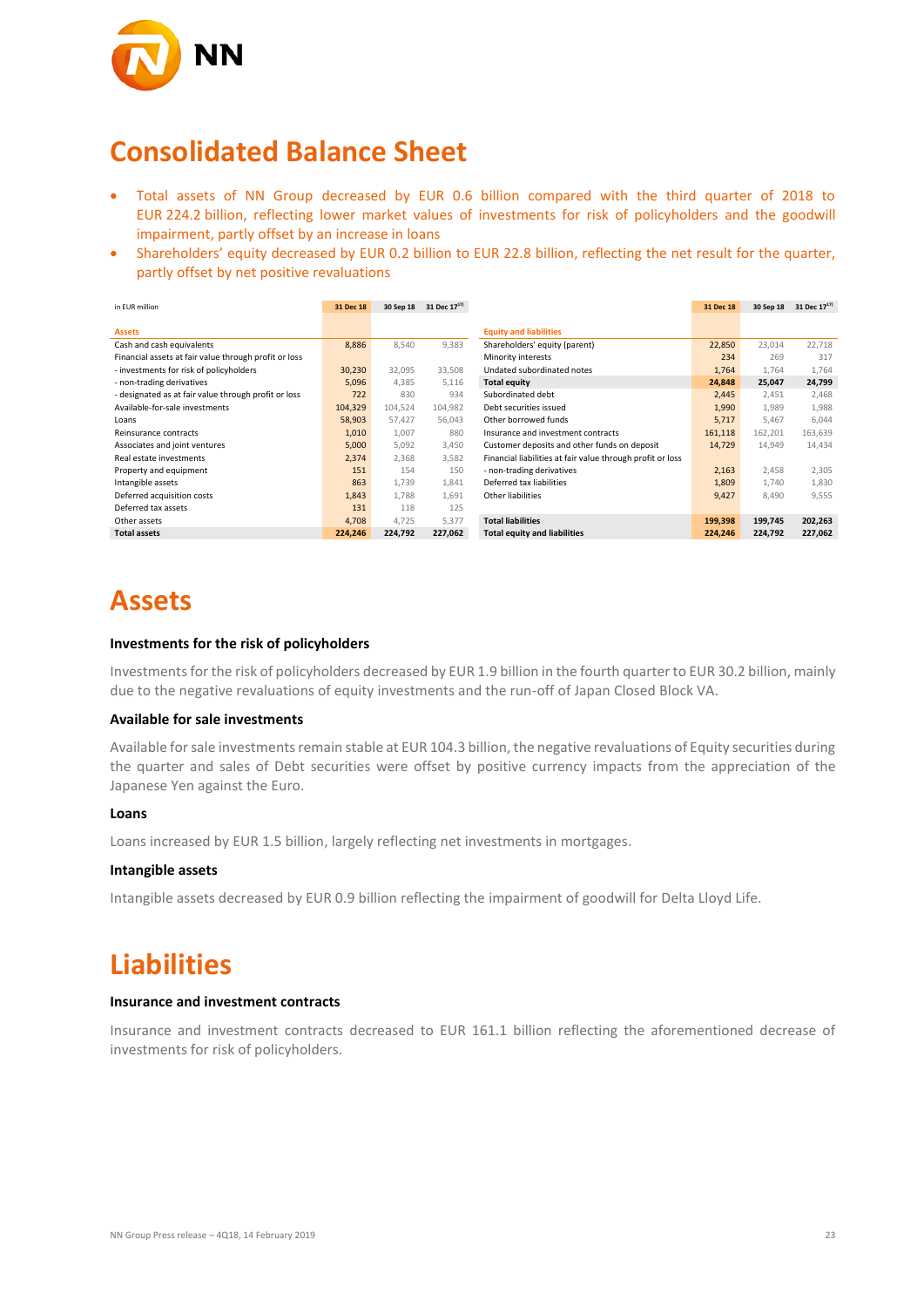

# **Equity**

Shareholders' equity decreased by EUR 0.2 billion to EUR 22.8 billion, reflecting the fourth quarter 2018 net result and net positive revaluations due to decreased long-term interest rates.

Changes in Shareholders' equity for the current quarter, the full year and the previous full year were as follows:

| in EUR million                                                       | <b>4Q18</b>  | <b>FY18</b> | <b>FY17</b> |
|----------------------------------------------------------------------|--------------|-------------|-------------|
|                                                                      |              |             |             |
| Shareholders' equity beginning of period                             | 23,014       | 22,718      | 22,695      |
| Net result for the period                                            | $-533$       | 1,117       | 2,110       |
| Unrealised revaluations available-for-sale investments and other     | 164          | $-316$      | $-545$      |
| Realised gains/losses transferred to the profit and loss account     | $-157$       | $-823$      | $-963$      |
| Change in cash flow hedge reserve                                    | 918          | 793         | $-714$      |
| Deferred interest crediting to life policyholders                    | $-422$       | $-38$       | 598         |
| Share of other comprehensive income of associates and joint ventures | $\mathbf{1}$ | 1           | $-1$        |
| Exchange rate differences                                            | 92           | 93          | $-163$      |
| Remeasurement of the net defined benefit asset/liability             | $-7$         | 0           | $-3$        |
| Capital contributions and change in share capital                    | $\mathbf{0}$ | 0           | 420         |
| Dividend                                                             | $\mathbf{0}$ | $-332$      | $-317$      |
| Purchase/sale treasury shares                                        | $-147$       | $-231$      | $-340$      |
| Employee stock option & share plans                                  | 3            | 2           | $\Omega$    |
| Coupon on undated subordinated notes                                 | $\mathbf{0}$ | $-58$       | $-59$       |
| Termination warrant agreement                                        | $-76$        | $-76$       |             |
| <b>Total changes</b>                                                 | $-164$       | 132         | 23          |
| Shareholders' equity end of period                                   | 22,850       | 22,850      | 22,718      |

The composition of Total equity at the end of the current quarter, at the end of the previous quarter and at the end of the previous year was as follows:

| in EUR million                                               | 31 Dec 18 | 30 Sep 18 | 31 Dec 17 |
|--------------------------------------------------------------|-----------|-----------|-----------|
|                                                              |           |           |           |
| Share capital                                                | 41        | 41        | 41        |
| Share premium                                                | 12,572    | 12,572    | 12,572    |
| Revaluation reserve available-for-sale investments and other | 3,684     | 4,107     | 4,876     |
| Cash flow hedge reserve                                      | 4,514     | 3,596     | 3,721     |
| Currency translation reserve                                 | $-34$     | $-134$    | $-139$    |
| Net defined benefit asset/liability remeasurement reserve    | $-106$    | -99       | $-106$    |
| Retained earnings and other reserves                         | 2,179     | 2,931     | 1,753     |
| Shareholders' equity (parent)                                | 22,850    | 23,014    | 22,718    |
| Minority interests                                           | 234       | 269       | 317       |
| Undated subordinated notes                                   | 1,764     | 1,764     | 1,764     |
| <b>Total equity</b>                                          | 24,848    | 25,047    | 24,799    |
|                                                              |           |           |           |
| Shareholders' equity per share in EUR                        | 68        | 68        | 68        |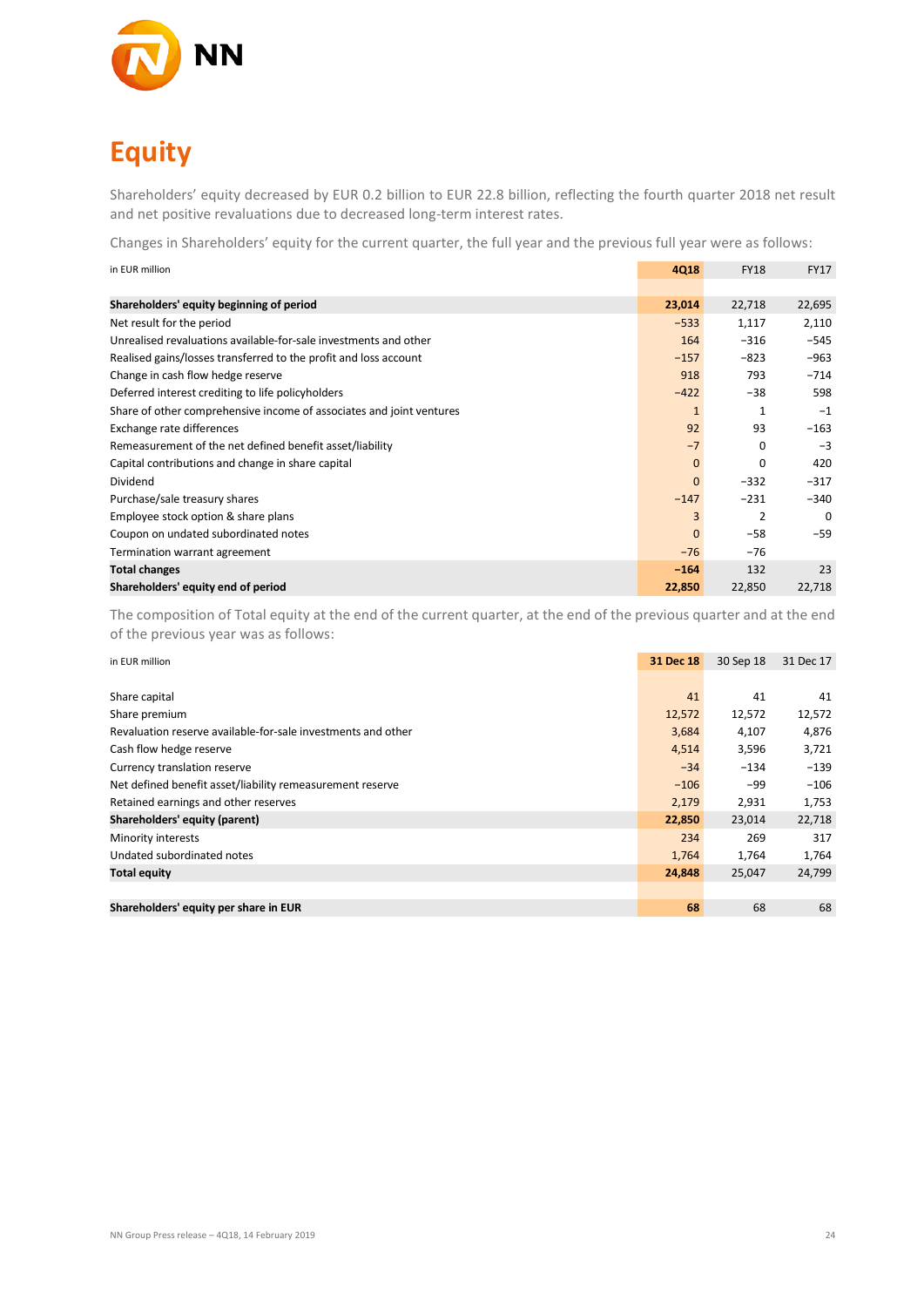

## **Capital Management**

- Solvency II ratio of 230% reflects changes in the corporate tax rate in the Netherlands, the impact of the final dividend and the termination of the warrant agreement as well as negative equity revaluations, partly offset by the expansion of the Partial Internal Model and operating capital generation
- Cash capital position at the holding increased to EUR 2.0 billion, reflecting free cash flow to the holding of EUR 329 million in the fourth quarter of 2018
- 2018 final dividend proposal of EUR 1.24 per ordinary share, bringing the full-year 2018 dividend to EUR 1.90 per ordinary share
- Share buyback programme up to EUR 500 million over 12 months, anticipated to commence on 1 March 2019

# **Solvency II**

| in EUR million                                   | 31 Dec 18    | 30 Sep 18 | 31 Dec 17 |
|--------------------------------------------------|--------------|-----------|-----------|
|                                                  |              |           |           |
| <b>Basic Own Funds</b>                           | 18,100       | 18,965    | 17,121    |
| Non-available Own Funds                          | 1,373        | 1,482     | 1,339     |
| Non-eligible Own Funds                           | $\mathbf{0}$ | 0         | 370       |
| Eligible Own Funds (a)                           | 16,727       | 17,483    | 15,412    |
| of which Tier 1 Unrestricted                     | 10,513       | 11,228    | 8,935     |
| of which Tier 1 Restricted                       | 1,895        | 1,854     | 1,885     |
| of which Tier 2                                  | 2,433        | 2,377     | 2,420     |
| of which Tier 3                                  | 755          | 933       | 1,085     |
| of which non-solvency II regulated entities      | 1,132        | 1,091     | 1,087     |
| <b>Solvency Capital Requirements (b)</b>         | 7,274        | 7,304     | 7,731     |
| of which non-solvency II regulated entities      | 507          | 495       | 501       |
| NN Group Solvency II ratio $(a/b)^{2}$           | 230%         | 239%      | 199%      |
| NN Life Solvency II ratio <sup>2)</sup>          | 255%         | 253%      | 217%      |
| Delta Lloyd Life Solvency II ratio <sup>2)</sup> | 180%         | 202%      | 153%      |

The NN Group Solvency II ratio decreased to 230% at the end of the fourth quarter of 2018 from 239% at the end of the third quarter of 2018, mainly driven by changes in the corporate tax rate in the Netherlands, the deduction of the proposed 2018 final dividend and the impact of the termination of the warrant agreement with ING Groep, partly offset by the expansion of the Partial Internal Model. The positive impact of operating capital generation was offset by negative equity revaluations. The proposed 2018 final dividend and the termination of the warrant agreement had an impact of -7%-points on the ratio.

The NN Life Solvency II ratio was broadly stable at 255% at the end of the fourth quarter of 2018 versus 253% at the end of the third quarter of 2018. This reflects the positive impact from operating capital generation as well as model and assumption changes, including the expansion of the Partial Internal Model. These items were offset by negative equity revaluations, changes in the corporate tax rate and a EUR 175 million dividend payment to the holding company.

The Delta Lloyd Life Solvency II ratio decreased to 180% at the end of the fourth quarter of 2018 from 202% at the end of the third quarter of 2018. The decrease was mainly driven by the changes in the corporate tax rate and model and assumption changes, partly offset by operating capital generation. The impact of the Partial Internal Model expansion was offset by the loss of the longevity hedge benefit in the Solvency Capital Requirement.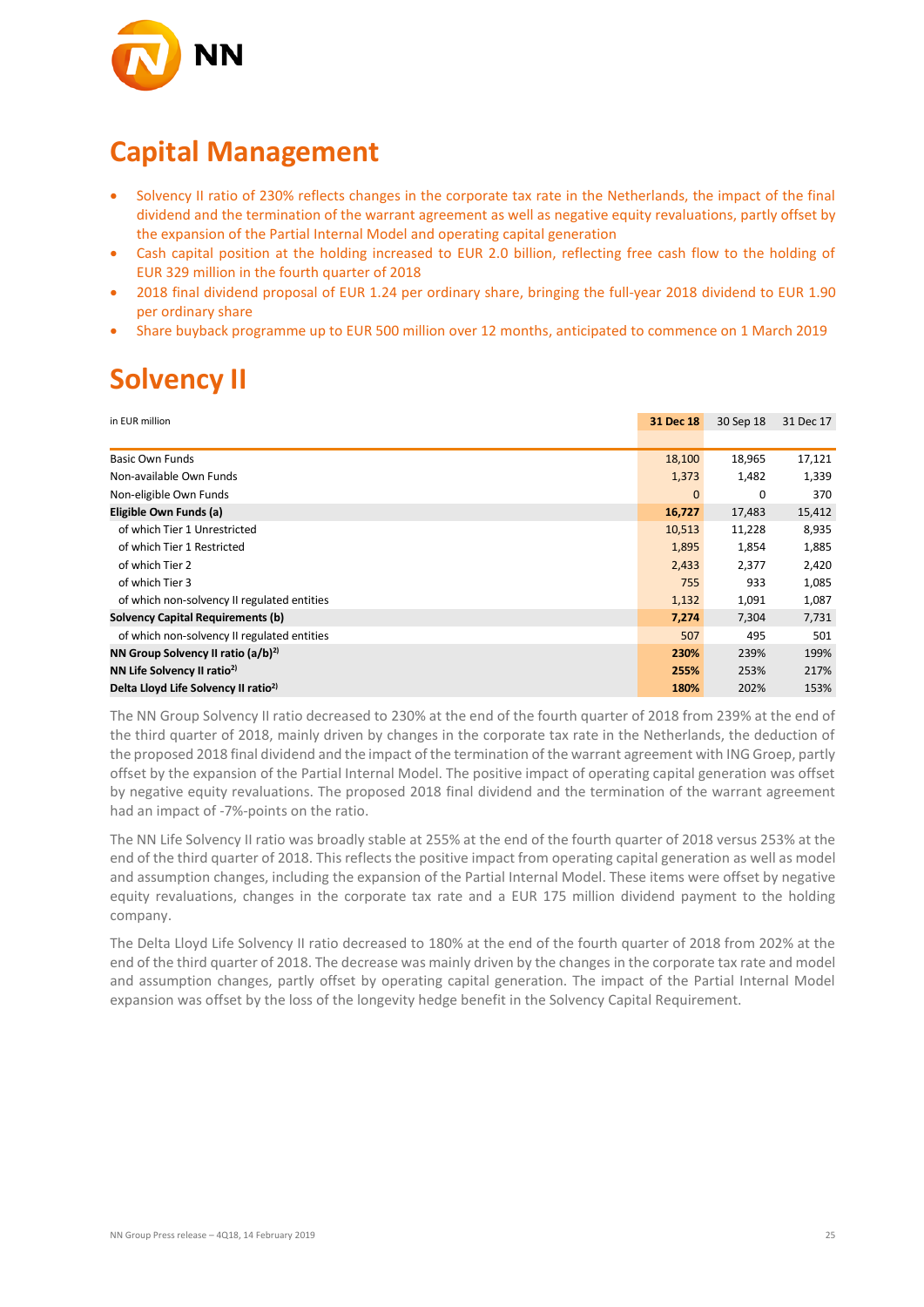

### **Cash capital position at the holding company**

| in EUR million                                                                       | <b>4Q18</b> | <b>FY18</b> |
|--------------------------------------------------------------------------------------|-------------|-------------|
|                                                                                      |             |             |
| <b>Beginning of period</b>                                                           | 1,899       | 1,434       |
| Cash divestment proceeds                                                             | $\Omega$    | $\Omega$    |
| Dividends from subsidiaries <sup>18)</sup>                                           | 463         | 1,593       |
| Capital injections into subsidiaries <sup>19)</sup>                                  | $-55$       | $-78$       |
| Other <sup>20</sup>                                                                  | $-79$       | $-298$      |
| Free cash flow to the holding $^{21}$                                                | 329         | 1,216       |
| Acquisitions                                                                         | $\Omega$    | $\Omega$    |
| Capital flow from / (to) shareholders                                                | $-223$      | $-645$      |
| Increase / (decrease) in debt and loans                                              | $\Omega$    | $\Omega$    |
| <b>End of period</b>                                                                 | 2,005       | 2,005       |
| Note: cash capital is defined as net current assets available at the holding company |             |             |

The cash capital position at the holding company increased to EUR 2,005 million at the end of the fourth quarter of 2018 from EUR 1,899 million at the end of the third quarter of 2018. The increase was driven by EUR 463 million of dividends from subsidiaries, partly offset by shares repurchased in the fourth quarter of 2018 for an amount of EUR 147 million and the impact of the termination of the warrant agreement with ING Groep of EUR 76 million (both reflected in capital flow to shareholders) as well as capital injections into subsidiaries of EUR 55 million. The line 'Other' in the free cash flow to the holding includes holding company expenses, interest on loans and debt, and other holding company cash flows for an amount of EUR -79 million.

# **Financial leverage**

| in EUR million                                         | 31 Dec 18    | 30 Sep 18 | 31 Dec 17 |
|--------------------------------------------------------|--------------|-----------|-----------|
|                                                        |              |           |           |
| Shareholders' equity                                   | 22,850       | 23,014    | 22,718    |
| Adjustment for revaluation reserves <sup>22)</sup>     | $-7,097$     | $-6.067$  | $-6,976$  |
| Minority interests                                     | 234          | 269       | 317       |
| Capital base for financial leverage (a) <sup>23)</sup> | 15,988       | 17,217    | 16,060    |
| Undated subordinated notes <sup>24)</sup>              | 1,764        | 1,764     | 1,764     |
| Subordinated debt                                      | 2,445        | 2,451     | 2,468     |
| Total subordinated debt                                | 4,209        | 4,215     | 4,231     |
| Debt securities issued (financial leverage)            | 1,990        | 1,989     | 1,988     |
| <b>Financial leverage (b)</b>                          | 6,199        | 6,204     | 6,219     |
| Debt securities issued (operational leverage)          | $\mathbf{0}$ | 0         | $\Omega$  |
| <b>Total debt</b>                                      | 6,199        | 6,204     | 6,219     |
| Financial leverage ratio (b/(a+b))                     | 27.9%        | 26.5%     | 27.9%     |
| Fixed-cost coverage ratio <sup>24</sup> <sup>25</sup>  | 13.8x        | 14.7x     | 13.5x     |

The financial leverage ratio of NN Group increased to 27.9% at the end of the fourth quarter of 2018 compared with 26.5% at the end of the third quarter of 2018. This reflects a decrease of the capital base for financial leverage driven by the fourth-quarter net result of EUR -533 million which includes the impairment of the goodwill for Delta Lloyd Life of EUR 852 million, negative revaluations of equity investments, capital flows to shareholders and the impact of the termination of the warrant agreement with ING Groep.

The fixed-cost coverage ratio decreased to 13.8x at the end of the fourth quarter of 2018 from 14.7x at the end of the third quarter of 2018 (on a last 12-months basis).

As part of the legal restructuring process, legal mergers were executed of Delta Lloyd Levensverzekering N.V. (Delta Lloyd Life) into Nationale-Nederlanden Levensverzekering Maatschappij N.V. (NN Life) and Delta Lloyd Schadeverzekering N.V. (Delta Lloyd Non-life) into Nationale-Nederlanden Schadeverzekering Maatschappij N.V. (NN Non-life). The legal mergers became effective on 1 January 2019. As a result, NN Non-life has assumed all assets and liabilities of Delta Lloyd Non-life, and NN Life has assumed all assets and liabilities of Delta Lloyd Life, including the subordinated notes of EUR 500 million.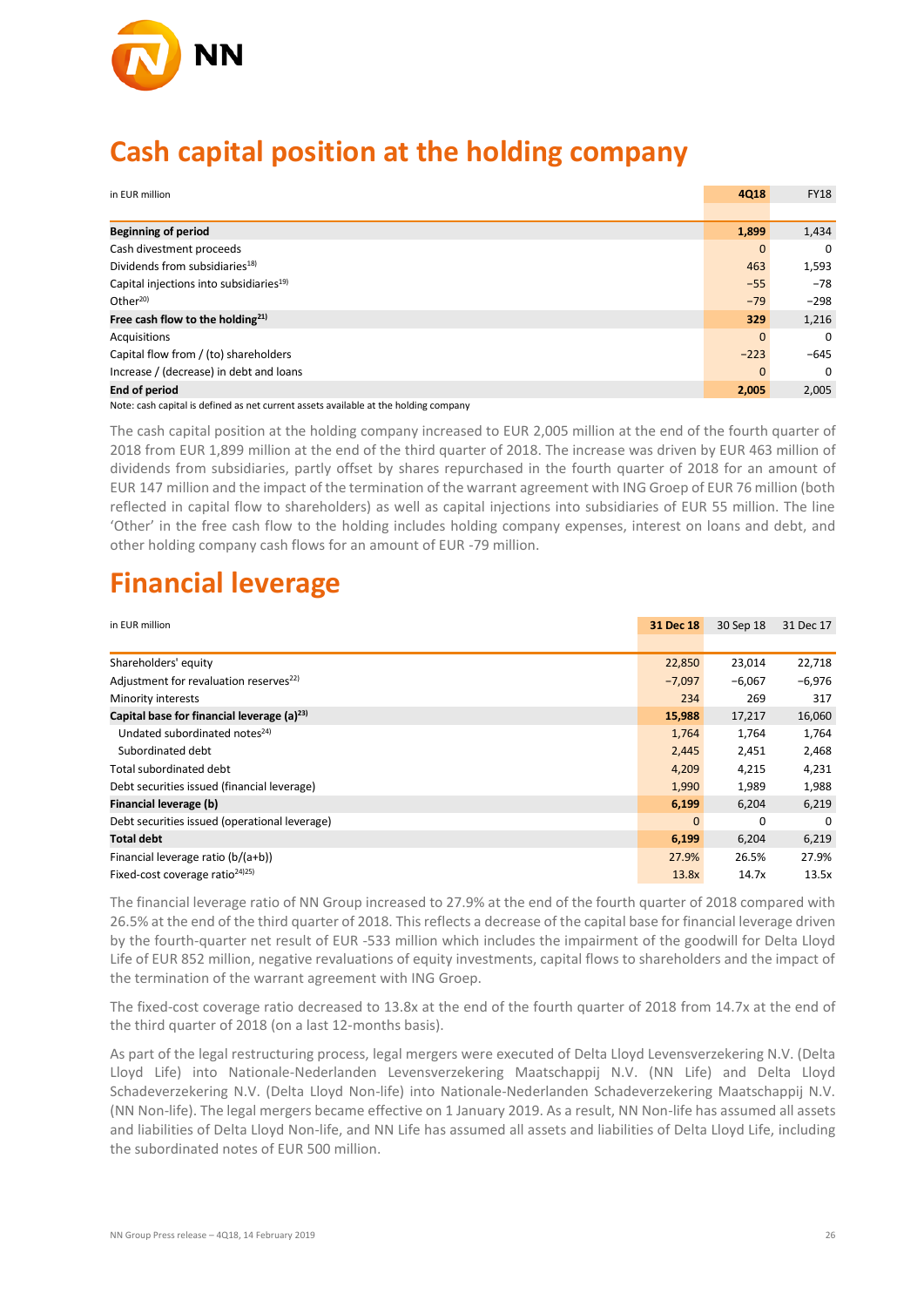

## **Dividend**

At the Annual General Meeting on 29 May 2019, a final dividend will be proposed of EUR 1.24 per ordinary share, or approximately EUR 415 million in total based on the current number of outstanding shares (net of treasury shares). Together with the 2018 interim dividend of EUR 0.66 per ordinary share paid in September 2018, NN Group's total dividend over 2018 will be EUR 637 million, or EUR 1.90 per ordinary share which is equivalent to a dividend pay-out ratio of 50% of NN Group's full-year 2018 net operating result of ongoing business. The final dividend will be paid in cash, after deduction of withholding tax if applicable, or ordinary shares from the share premium reserve at the election of the shareholder. To neutralise the dilutive effect of the stock dividend, NN Group will repurchase ordinary shares for an amount equivalent to the stock dividend. If the proposed dividend is approved by the shareholders, NN Group ordinary shares will be quoted ex-dividend on 31 May 2019. The record date for the dividend will be 3 June 2019. The election period will run from 4 June up to and including 18 June 2019. The stock fraction for the stock dividend will be based on the volume weighted average price of NN Group ordinary shares on Euronext Amsterdam for the five trading days from 12 June through 18 June 2019. The dividend will be payable on 25 June 2019. For more information: [www.nn-group.com/Investors.](https://www.nn-group.com/Investors/Share-information-1/Dividend-policy-and-dividend-history.htm)

## **Share buyback**

NN Group announced today that it will execute an open market share buyback programme for an amount up to EUR 500 million over 12 months, anticipated to commence on 1 March 2019. NN Group intends to cancel all of the shares acquired under the programme. The share buyback will be deducted in full from Solvency II Own Funds in the first quarter of 2019 and is estimated to reduce NN Group's Solvency II ratio by 7%-points. In addition to the share buyback programme announced today, NN Group intends to repurchase shares to neutralise the dilutive effect of any stock dividends in line with its dividend policy.

The share buyback programme will be executed within the limitations of the existing authority granted by the General Meeting on 31 May 2018 and such authority to be granted by the General Meeting on 29 May 2019. The shares will be repurchased at a price that does not exceed the last independent trade or the highest current independent bid on the relevant trading platform. The programme will be executed by financial intermediaries and will be performed in compliance with the safe harbour provisions for share buybacks.

NN Group will report on the progress of the share buyback programme on its corporate website on a weekly basis [\(www.nn-group.com/Investors\)](https://www.nn-group.com/Investors/Share-information-1/Share-buyback-programme.htm). The execution of the share buyback programme is subject to NN Group maintaining a robust capital position and overall financial flexibility. NN Group will continue to explore options for deploying excess capital for value creating corporate opportunities, in line with its dividend policy.

Following payment of the 2017 final dividend and the 2018 interim dividend, NN Group announced that it would repurchase ordinary shares for a total amount of EUR 237 million, equivalent to the value of the stock dividends. These share buybacks were executed by financial intermediaries under an open market share buyback programme, which was completed on 21 December 2018. In the fourth quarter of 2018, shares for an amount of EUR 147 million were repurchased.

The share buyback programme was executed within the limitations of the existing authority granted by the General Meeting on 31 May 2018 and performed in compliance with the safe harbour provisions for share buybacks. The shares were repurchased at a price that does not exceed the last independent trade or the highest current independent bid on Euronext Amsterdam. NN Group intends to cancel all of the shares acquired under the programme. For more information[: www.nn-group.com/Investors.](https://www.nn-group.com/Investors/Share-information-1/Share-buyback-programme.htm)

# **Share capital**

The total number of NN Group shares outstanding (net of 6,553,395 treasury shares) on 8 February 2019 was 334,505,676.

The Executive Board of NN Group has decided to cancel 5,850,000 treasury shares representing shares NN Group repurchased as part of the share buyback programme which was completed in December 2018. This cancellation is subject to a two-month creditor opposition period which will end on 28 March 2019.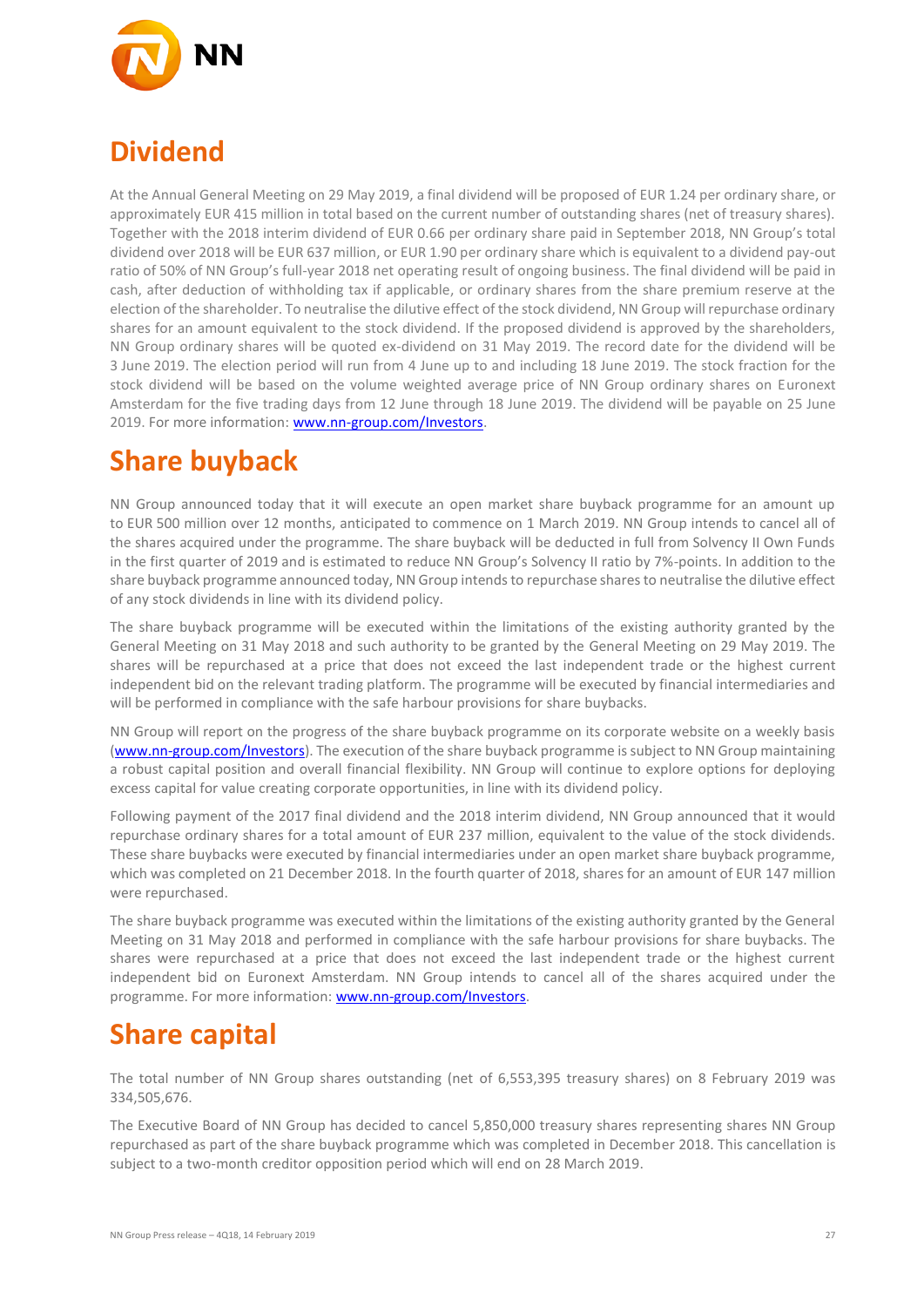

# **Credit ratings**

On 2 January 2019, following the legal mergers of Delta Lloyd Life into NN Life and Delta Lloyd Non-life into NN Nonlife, Standard & Poor's rated the NN Life and NN Non-life entities at 'A' with a stable outlook while the EUR 500 million subordinated notes assumed by NN Life from Delta Lloyd Life retained the BBB+ rating.

| Credit ratings of NN Group on 13 February 2019 | <b>Financial Strength Rating</b> | NN Group N.V.<br><b>Counterparty Credit Rating</b> |
|------------------------------------------------|----------------------------------|----------------------------------------------------|
|                                                |                                  |                                                    |
| Standard & Poor's                              | A                                | BBB+                                               |
|                                                | <b>Stable</b>                    | Stable                                             |
| Fitch                                          | $A+$                             | A                                                  |
|                                                | <b>Stable</b>                    | Stable                                             |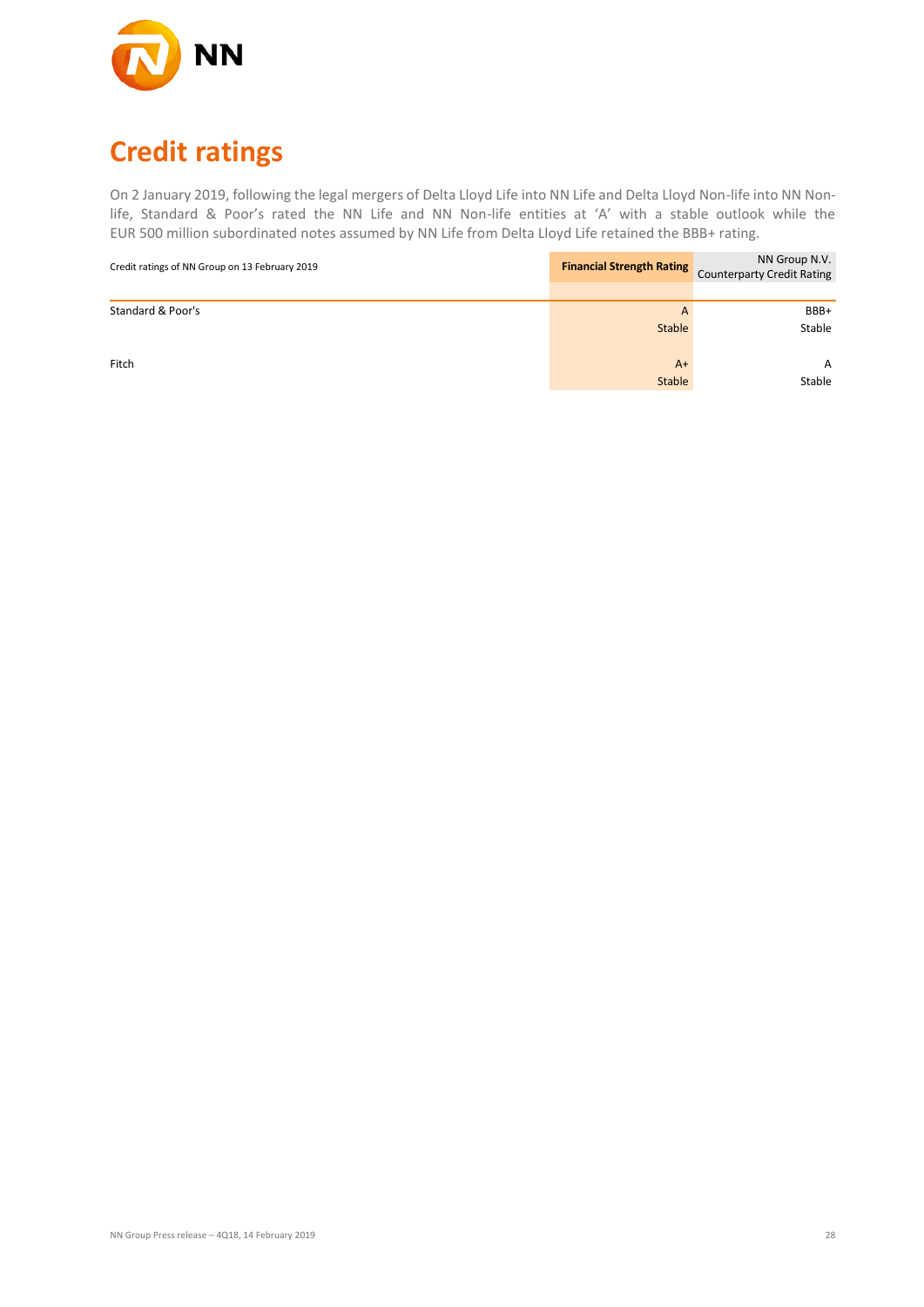

## **Footnotes reference page**

- 1) Operating result and Adjusted allocated equity (as used in the calculation of Net operating ROE) are Alternative Performance Measures. These measures are derived from figures according to IFRS-EU. The operating result is derived by adjusting the reported result before tax to exclude the impact of result on divestments, the amortisation of acquisition intangibles, discontinued operations and special items, gains/losses and impairments, revaluations and market & other impacts. The adjusted allocated equity is derived by adjusting the reported total equity to exclude revaluation reserves, the undated subordinated notes classified as equity as well as the goodwill and intangible assets recognised as a result of the Delta Lloyd acquisition. Alternative Performance Measures are non-IFRS-EU measures that have a relevant IFRS-EU equivalent. For definitions and explanations of the Alternative Performance Measures reference is made to the section 'Alternative Performance measures (Non-GAAP measures)' in the NN Group N.V. 2017 Consolidated Annual Accounts.
- 2) The solvency ratios are not final until filed with the regulators. The Solvency II ratios for NN Group and NN Life are based on the partial internal model. The Solvency II ratio for Delta Lloyd Life for 4Q18 is also based on the partial internal model while the ratios for comparative periods are based on the standard formula.
- 3) Basic earnings per ordinary share is calculated as the net result, adjusted to reflect the deduction of the accrued coupon on undated subordinated notes classified in equity, divided by the weighted average number of ordinary shares outstanding (net of treasury shares).
- 4) As of 2Q17, the calculation methodology for the combined ratio has been updated and now excludes the discount rate unwind on the D&A insurance liabilities. All comparative combined ratios have been updated to reflect this change.
- 5) Excluding health and broker businesses.
- 6) End of period, in EUR million.
- 7) Four-quarter rolling average. As of 2Q17, the calculation reflects the impact of including Delta Lloyd on an annualised basis.
- 8) Net operating result of the ongoing business, adjusted to reflect the deduction of the accrued coupon on undated subordinated notes classified in equity.
- 9) Net operating ROE is calculated as the (annualised) net operating result of the ongoing business, adjusted to reflect the deduction of the accrued coupon on undated subordinated notes classified in equity, divided by (average) adjusted allocated equity of ongoing business. Adjusted allocated equity is an Alternative Performance Measure. It is derived from IFRS equity by excluding revaluation reserves, the undated subordinated notes classified as equity as well as the goodwill and intangible assets recognised as a result of the Delta Lloyd acquisition. Reference is made to the section 'Alternative Performance measures (Non-GAAP measures)' in the NN Group N.V. 2017 Consolidated Annual Accounts.
- 10) Net operating ROE is calculated as the (annualised) net operating result of the segment, divided by (average) adjusted allocated equity. Adjusted allocated equity is an Alternative Performance Measure. It is derived from IFRS equity by excluding revaluation reserves. Reference is made to the section 'Alternative Performance measures (Non-GAAP measures)' in the NN Group N.V. 2017 Consolidated Annual Accounts.
- 11) Including health and broker businesses.
- 12) The numbers shown under AuM are client balances which exclude IFRS shareholders' equity related to the respective pension businesses and include the assets under administration.
- 13) As of 2Q17, the net operating result and adjusted allocated equity used to calculate the Net operating ROE of Japan Life are adjusted for the impact of internal reinsurance ceded to NN Group's reinsurance business.
- 14) Does not include interest costs on subordinated debt treated as equity.
- 15) Net operating ROE is calculated as the (annualised) net operating result of the banking business, divided by (average) adjusted allocated equity. Adjusted allocated equity is an Alternative Performance Measure. It is derived from IFRS equity by excluding revaluation reserves. Reference is made to the section 'Alternative Performance measures (Non-GAAP measures)' in the NN Group N.V. 2017 Consolidated Annual Accounts.
- 16) The Common equity Tier 1 ratio is not final until filed with the regulators. The 2017 ratios are for NN Bank, prior to the merger with Delta Lloyd Bank. The ratios for 2018 onwards are for the merged banking business of NN Bank and Delta Lloyd Bank.
- 17) As of the first quarter of 2018 the various cash collateral amounts paid and received are all presented in Other assets and Other liabilities. The relevant comparative figures for previous periods have been amended. This change impacts the classification in the Condensed consolidated balance sheet, impacting the line items Loans, Other borrowed funds and Other assets and liabilities, with no net impact on shareholders' equity. There was no impact on the Condensed consolidated profit and loss account.
- 18) Includes interest on subordinated loans provided to subsidiaries by the holding company.
- 19) Includes the change of subordinated loans provided to subsidiaries by the holding company.
- 20) Includes interest on subordinated loans and debt, holding company expenses and other cash flows.
- 21) Free cash flow to the holding company is defined as the change in cash capital position of the holding company over the period, excluding acquisitions, capital transactions with shareholders and debtholders.
- 22) Includes revaluations on debt securities, on the cash flow hedge reserve and on the reserves crediting to life policyholders.
- 23) As of 2Q17, the calculation methodology for the financial leverage ratio has been updated to better align with market practice. Goodwill is no longer deducted from the capital base for financial leverage and historical figures have been updated to reflect this change.
- 24) The undated subordinated notes classified as equity are considered financial leverage in the calculation of the financial leverage ratio. The related interest is included on an accrual basis in the calculation of the fixed-cost coverage ratio.
- 25) Measures the ability of earnings before interest and tax (EBIT) of ongoing business to cover funding costs on financial leverage; calculated on a last 12-months basis.